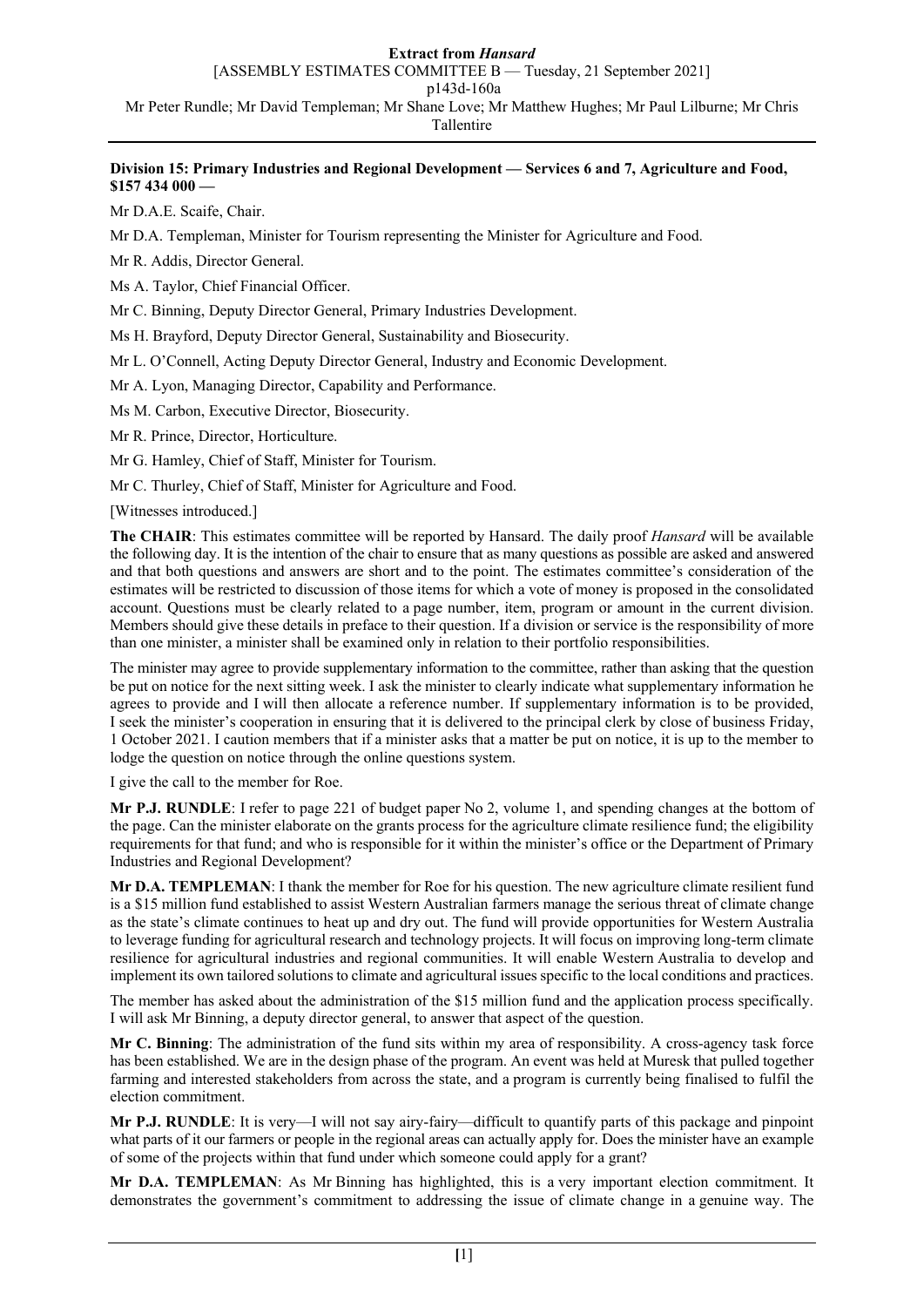important agricultural industry will, like a range of other industries, face this challenge of climate change going forward. This government has appointed a minister responsible for addressing the climate change issue more broadly because for each sector, particularly the agricultural sector, this is a real issue. As Mr Binning highlighted, this is an election commitment. The fund will be focused on resilience and it will work with farmers and producers on how the sector will respond to the challenge of climate change. It is a \$15 million program. I understand that the program is currently being designed. Matters related to the funding guidelines and access will be developed as part of the delivery of this election commitment.

The member asked for an example. An early initiative flowing from one of the forums held back in June was a series of free soil systems masterclasses to help farming businesses become more resilient, profitable and sustainable while capturing carbon farming opportunities. The masterclasses featured experts in soil health and carbon farming fields who discussed the science that underpins sustainable low carbon and biological farming systems. The first of the masterclasses was held in Northampton in August this year. There are sessions in Beacon and Salmon Gums. I think Salmon Gums is in the member's electorate.

### [7.10 pm]

### **Mr P.J. RUNDLE**: That is right.

**Mr D.A. TEMPLEMAN**: They will be held later this week. Some initial initiatives are being trialled or delivered, to give an example, but, of course, the design of the program is ongoing and being finalised so that we can deliver this election commitment and work strongly with the sector.

**Mr P.J. RUNDLE**: I refer to "Animal Welfare Package—Small Commitments" on page 221. What is the grants process and what processes are in place to prevent duplication?

**Mr D.A. TEMPLEMAN**: As the member has alluded to, animal welfare remains an important government consideration and, obviously, animal welfare within the context of the industry. The specific program the member highlighted, which is titled the animal welfare grant program, will provide \$2 million over four years to improve the welfare of companion animals and rescued wildlife through the provision of grants. It is also focused on low–cost animal health and veterinary services. Under this program, individual small grants of up to \$10 000 and large GST-free grants of up to \$50 000 will be available to eligible organisations. It is my advice that applications for the first round of grant funding will open shortly and information on the application process will be made available on the department's website. Funding can be sought for a variety of project types, including free or low-cost veterinary services, including companion animal desexing, service systems infrastructure equipment that improves the efficiency and effectiveness of animal rescue, rehabilitation and rehoming of companion animals, and service systems infrastructure equipment that is focused on improving the rehabilitation of displaced and injured wildlife, delivered by not-for-profit organisations in Western Australia. Again, this is a demonstration of the government's genuine commitment to progress positive animal welfare outcomes into the future. This grant program is \$2 million over four years.

**Mr P.J. RUNDLE**: If someone wants to build a new set of sheep yards to improve their animal welfare practices, can any private entity apply or is it just not-for-profits that can apply for this funding?

**Mr D.A. TEMPLEMAN**: This particular program targets companion animals, not livestock.

**Mr R.S. LOVE**: Is the package to target companion animals in any way linked to the impending puppy farming legislation? Is that part of that rescue package for dogs et cetera?

**Mr D.A. TEMPLEMAN**: It is relevant in terms of the wider package of enhanced animal welfare. The puppy farming proposal is specifically focused on puppy farming practices, and the aspiration to prevent that from happening or puppy farming continuing. But this is a mechanism within the government's broader animal welfare focus.

**Mr R.S. LOVE**: The initial response to the question was that the package would involve some grants for animal rescue. Is that only for domestic animals or is that available for wildlife et cetera?

**Mr D.A. TEMPLEMAN**: Eligible organisations may include animal shelters, wildlife carers, rehabilitation centres, companion animal foster care and rescue networks, veterinary clinics, universities, and local governments that might be undertaking low-cost desexing, microchipping or veterinary care programs. Those include wildlife considerations, but, of course, the companion animal focus is one of the key focuses of that program.

**Mr R.S. LOVE**:I refer to the election commitment "Backing North Wanneroo Agriculture" under "Spending Changes" on page 221. A total of \$750 000 has been allocated—\$500 000 this year. What will that deliver?

**Mr D.A. TEMPLEMAN**: The City of Wanneroo has a substantial agricultural sector, with more than 100 horticultural growers. It is a very valuable source of fresh fruit and vegetables for the Perth market in particular. It includes poultry farming and egg production as well as nurseries that supply turf, cut flowers, and plants to retailers and the landscape gardening sector. It is an important contributor to the local Wanneroo economy, as well as to the broader economy. Rainfall levels in the state's south west, including Perth, have significantly declined in the last 30 years.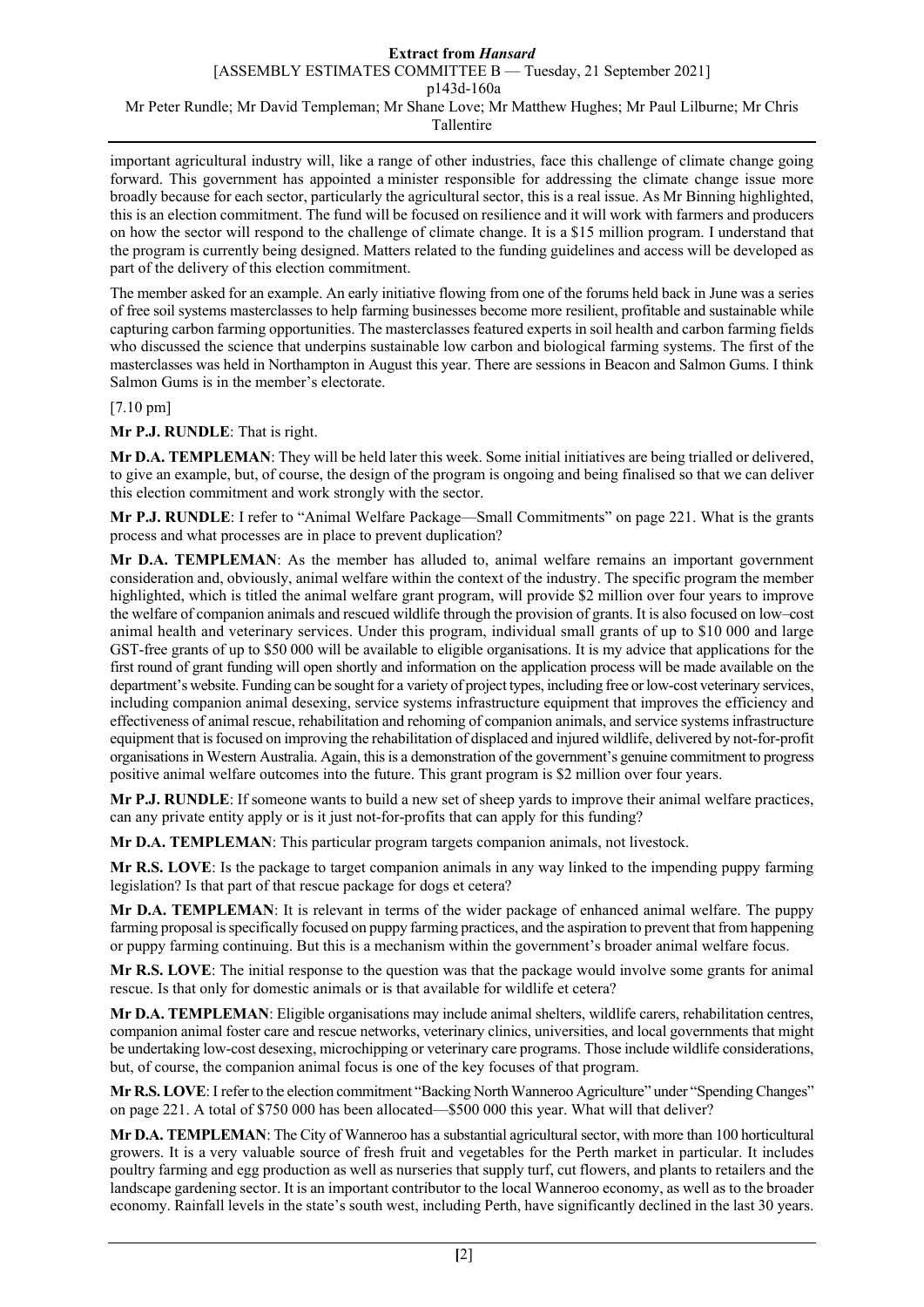That has enhanced competition for limited groundwater, meaning it is becoming an increasingly important issue for Wanneroo growers. The sum of \$600 000 has been approved for the water efficiency infrastructure, technology and soil amendment grants program—these are all part of that program—and \$150 000 to support the City of Wanneroo's local planning processes to maintain and protect agriculture in north Wanneroo, consistent with the North Wanneroo Agriculture and Water Taskforce's recommendations. This is also an example of the government fulfilling its election commitment to support north Wanneroo agriculture. It is an important consideration, given the issues that face that agricultural area.

**Mr R.S. LOVE**: When the minister said that the largest part of that allocation will go towards more efficient water infrastructure, given the scale of some of the operations in that area, it is not a very large amount of money for that entire region. Does the minister think that will actually be effective in addressing what is a very serious water situation in that area due to the over-allocation of the Gnangara mound?

# [7.20 pm]

**Mr D.A. TEMPLEMAN**: As I said, I am advised that the North Wanneroo Agriculture and Water Taskforce made a series of recommendations, and the grants program that sits within this strategy was a direct result of the recommendations of that task force. As we know, the water issues that have faced and continue to face the growers' area are compounded by climate change impacts. We know that rainfall has decreased and reliance on groundwater continues to be problematic because there are issues with the groundwater. These grants and targeted commitments are influenced by the recommendations of the task force. Consultation with growers has been an important part of the process.

**Mr P.J. RUNDLE**: I refer to the table "Spending Changes" at page 221 and the heading "Election Commitments". One of the line items under that heading at page 222 is "Small Commitments", which has a figure of \$13.379 million. Can the minister clarify what these small commitments are?

**Mr D.A. TEMPLEMAN**: Small commitments shows a figure of \$2.644 million in 2020–21 and then a figure of \$13 379 million in 2021–22. On 10 May 2021, cabinet endorsed the Expenditure Review Committee's recommendations on the agency allocation of funding of the small grants program. That program approved 510 small grants to various regions in Western Australia. I will go through them very quickly. There were nine grants to the Gascoyne, totalling \$633 000; 54 grants to the goldfields–Esperance region, totalling \$1 354 500; 41 grants to the great southern, totalling just over \$1.3 million; 45 grants to the Kimberley, totalling nearly a million; 26 grants to the midwest, totalling \$1.2 million; 88 grants to the Peel region, a very important region, totalling \$2.3 million; 86 grants to the Pilbara, totalling nearly \$1.2 million; 105 grants to the south west, totalling just over \$4 million; 41 grants to the wheatbelt, totalling \$2.2 million; and 15 metro grants, totalling \$744 000. As at 16 September, last week, 406 of those 510 grants have been executed, with \$7.1 million paid to recipients; and five of the projects have been completed. That is the breakdown, if you like, of those small grants, and it looks as though every region has done pretty well.

**Mr P.J. RUNDLE**: From that breakdown, it sounds as though they were distributed through the development commissions. Did all those various applications have business cases?

**Mr D.A. TEMPLEMAN**: My understanding is that grants under \$200 000 are subject to a funding agreement and then for anything above that figure a more complex business case was required.

**Mr P.J. RUNDLE**: I refer again to the table "Spending Changes" and the heading on page 222, "New Initiatives". I want to ask a question on the line item "Carbon Farming and Land Restoration Program", which is about halfway down the page, just under "COVID-19 Response". I refer to the expression-of-interest process that is underway. Can the minister tell me how the co-benefits will be assessed and how activities that are excluded from funding will be monitored and audited?

**Mr D.A. TEMPLEMAN**: Yes. I am very happy to ask Mr Binning to respond to that question from the member.

**Mr C. Binning**: The land restoration fund has a documented set of criteria for each benefit and they range between Aboriginal engagement, salinity mitigation, biodiversity conservation, farm activity and carbon capture. Projects are assessed against those defined criteria by technical experts. They are then referred to a global panel that looks at their overall value and assesses the net benefits relative to the cost of the carbon capture. Projects are also evaluated against their overarching feasibility and practicality and the ability to secure the outcomes in the long term. They are then ranked and recommended to the minister for funding. Essentially, three streams are available. One stream provides funding for up-front works, with the value of the grant to be repaid in ACCUs—Australian carbon credit units—as they are accumulated. The second stream seeks soil carbon projects in lower rainfall areas. The final stream is for more innovative projects for which methodology does not currently exist.

**Mr P.J. RUNDLE**: Is the minister confident that we have processes in place to measure the results of a program like this from start to finish? It is a very hard one to quantify, quite frankly. I guess the question is: what processes have been put in place to measure carbon capture benefits et cetera?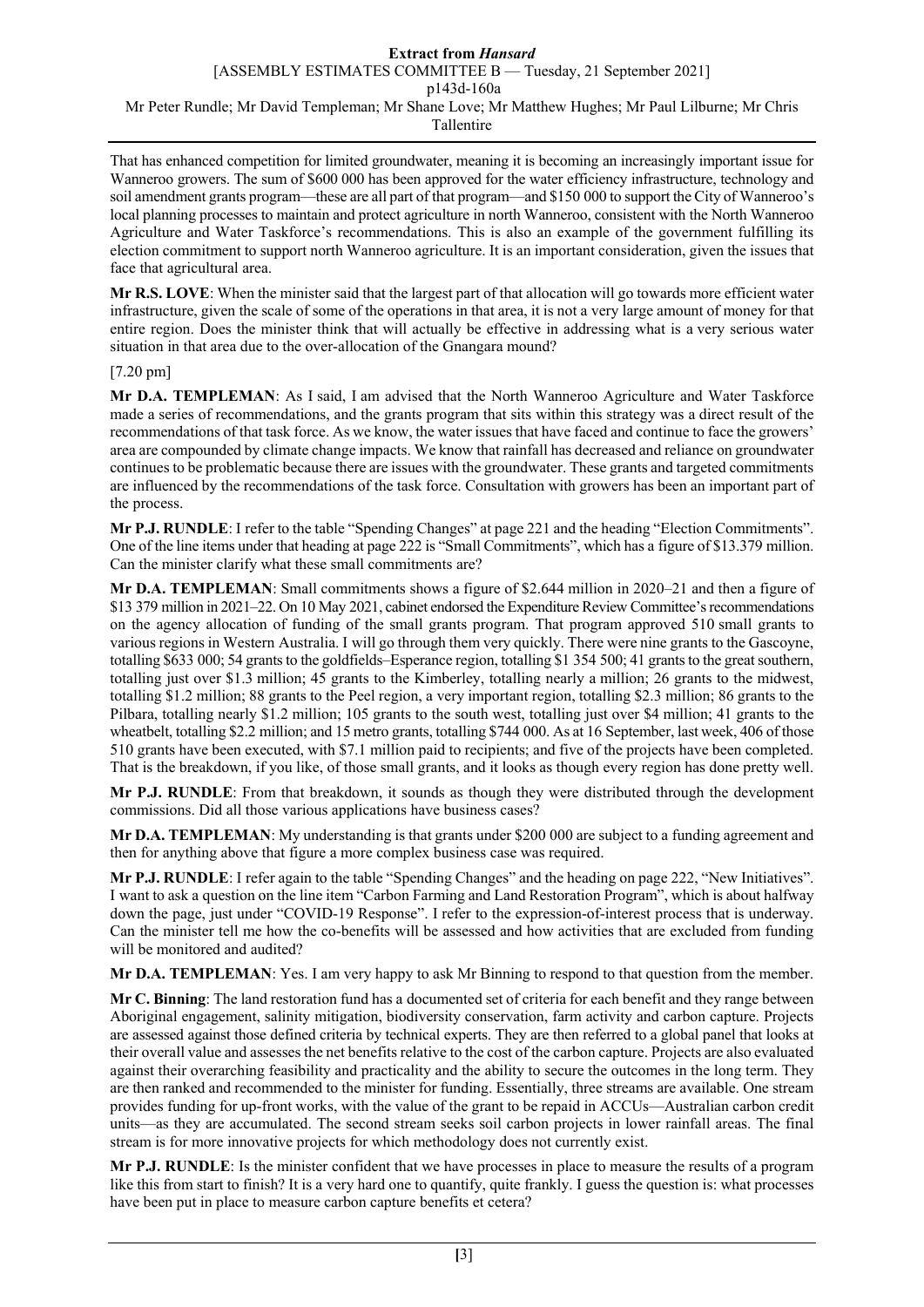**Mr D.A. TEMPLEMAN**: I am happy for Mr Binning to respond.

**Mr C. Binning**: In relation to carbon capture, the projects must use an established methodology that is recognised by the Clean Energy Regulator, which is the commonwealth body that oversights these things. Those standards are really quite rigorous and involve a commitment to ongoing monitoring. The credits are essentially dependent on that monitoring occurring. In addition, the projects that are citing other benefits that I mentioned earlier will have an ongoing monitoring regime proposed as part of the expression-of-interest process.

**Mr P.J. RUNDLE**: With the imminent shutdown of the forest harvesting industry in the south west, is this project targeted at that area at all? Further, there appears to be a significant drop-off in funding in the forward estimates. It is a two-part question, if you like.

**Mr D.A. TEMPLEMAN**: The answer to the first part of the question is that I am advised no; that is not relevant to the old-growth forest decision recently announced by the government. I do need to highlight that this particular program is part of a suite of measures that support the Western Australian government's climate policy, which this government takes very seriously. In many respects, because of the lack of leadership nationally in the climate change debate, Western Australia, as demonstrated by Mr Binning's answer, has a range of programs, including this one, that are very rigorous and well referenced to standards. I am confident that this will be an important program as part of a suite of climate change-related responses by the government as part of its climate change policy.

# [7.30 pm]

**Mr R.S. LOVE**: In the item the member for Roe referred to, the carbon farming and land restoration program, there appears to be about \$8.5 million across the forward estimates along with what has already been expended, yet the third paragraph under "Significant Issues Impacting the Agency" on page 223 refers to a \$15 million carbon farming and land restoration program. The member for Roe pointed out that the expenditure seems to drop off through the forward estimates. Is there more to this program further forward? Where is the other \$6 million or so?

**Mr D.A. TEMPLEMAN**: I am happy for Mr Binning to respond.

**Mr C. Binning**: I am advised that the remaining funding will sit on the balance sheet of the Rural Business Development Corporation. The reason is that that is the value that is anticipated to be generated in carbon credit units. They are marketable. The principle behind the scheme is that a landowner applies and they get funding up-front to undertake the work. But then as the carbon credits are accumulated, they are repaid to the Rural Business Development Corporation, which holds them and sells them for the benefit of the state or holds them as an asset of the state. Funding falls off in the forward estimates simply because the initial phase of the program is exhausted over the forward estimates. This is a new program. We will learn an enormous amount through the delivery of the program. It will be evaluated and the government will consider its successes.

**Mr R.S. LOVE**: That would imply that the carbon credits are held by the state, not by the landowner, if they are returning that money to the corporation.

**Mr C. Binning**: I have just been corrected by our chief financial officer that they will be held on DPIRD's balance sheet initially. The funding will be recouped in part to government through the provision of Australian carbon credit units. Depending on the nature of the project, it is likely to generate carbon credits that are in excess of the initial funding that was provided. As a result, the carbon benefits will be shared between the state, which has provided the up-front funding, and the landowner, who will generate carbon credits over and above. The numbers seen in the estimates reflect our first estimate of that balance of funding between those carbon credits that will be held on our balance sheet or pay for benefits from the land managers. In the process of identifying the projects, we will find the reality of that division.

**Mr R.S. LOVE**: My understanding is that there was a similarly named program in Queensland that this had been modelled on, but I am not so sure that that is the same process of retention of the carbon credits by the state. Can Mr Binning comment on whether this is a model that is followed in other states and has been successful?

**Mr C. Binning**: The member is quite correct that the experience with the Queensland fund was drawn upon in the design of this program. I do not have with me today the detail of the arrangement through which those credits are held. If the member would like it, I would have to follow that up.

**Mr R.S. LOVE**: In the model that exists there—correct me if I am wrong—there is a co-payment for both the actual carbon credits and environmental improvements. The rationale is that small-scale carbon projects are almost impossible to get off the ground because of the complexity of the registration process et cetera, which is the service the department is providing, but now that I have learnt how the department is setting this up, I am unsure just how successful this will be. Will the department monitor the uptake and perhaps be willing to reassess the retention of carbon rights by the state into the future, or at least the mix it is using? As a farmer, what is described there does not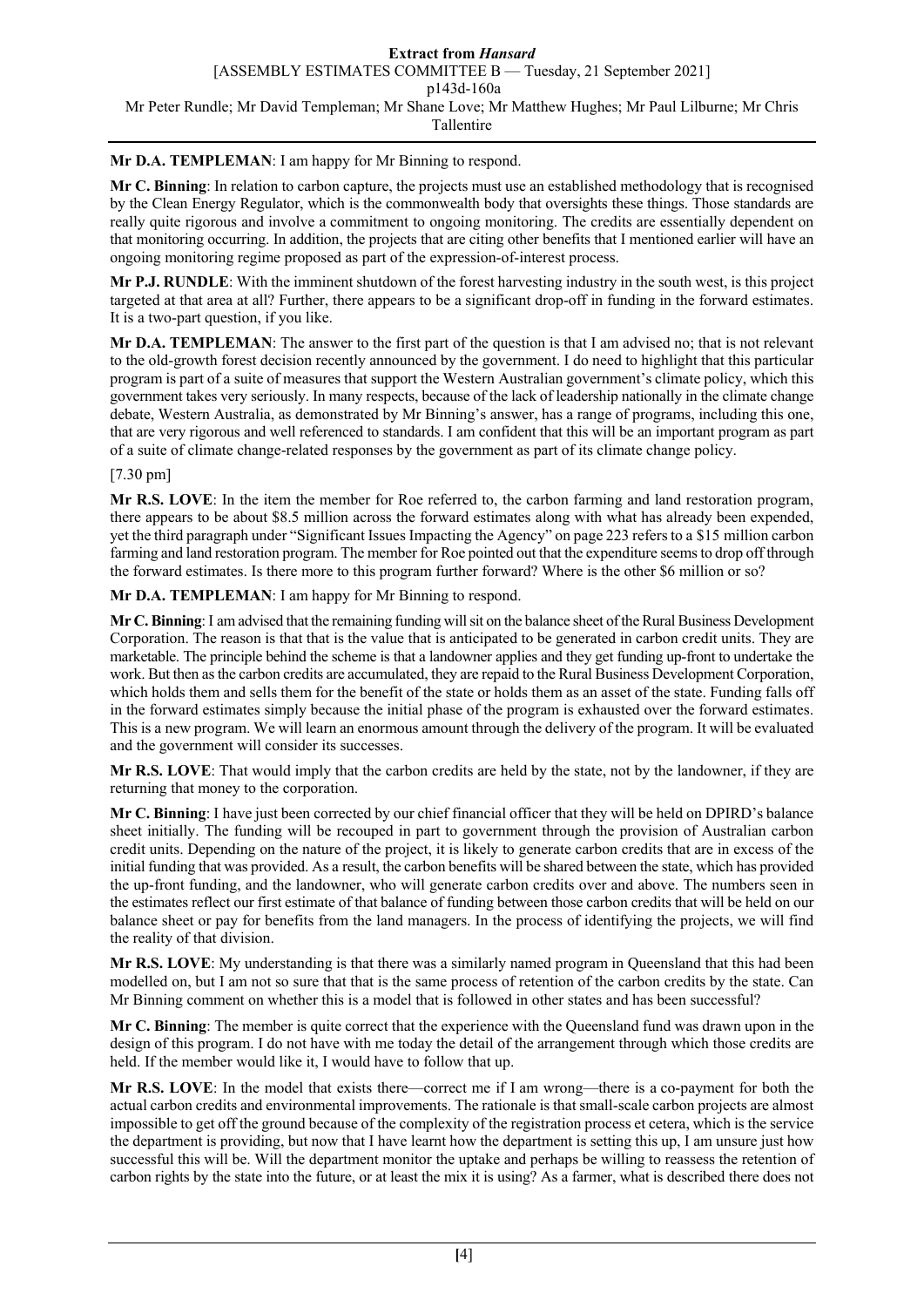keep me awake at night with excitement. Is there a process whereby this will be assessed in terms of uptake and perhaps reassessed in terms of the conditions, if the uptake is quite small?

**Mr D.A. TEMPLEMAN**: The program is new. Obviously, the delivery and implementation of the program will also be guided by uptake and ongoing evaluation of the program's effectiveness, and that will help to shape the program into the future. It is an important new initiative, effectively. As I said earlier, it is part of a suite of programs, projects and initiatives focused on addressing the climate change challenge through our Western Australian climate policy.

**Mr R.S. LOVE**: The third paragraph—the same significant issues paragraph—refers to the carbon resilience fund, which my colleague raised earlier. Is the climate resilience fund purely a grant round or an assistance round for outside agencies, farmers et cetera to use, or does the department consider that that is a fund that it might also tap into in terms of research and innovation in the space of climate resilience?

**Mr D.A. TEMPLEMAN**: The agriculture climate resilience fund and the carbon farming and land restoration program are both \$15 million commitments that are focused on supporting the primary industries in responding to the climate change challenge. The department is absolutely focused on working with farmers and producers and in the natural resource management sectors to meet the challenges that we face with climate change going forward. It is an important collaboration and partnership that the government has committed substantial funding to in both of these programs. It is a demonstration of the government's commitment to working with the agriculture sector in the role it needs to play, and will play, and how it responds to the climate change challenge. I am confident, and I know the minister who I am representing here tonight recognises clearly, that the industries that her portfolios cover will play a critical role in the overall response of the state to the climate change challenge, which I think most people recognise is a real challenge to our economy, our lifestyle and, indeed, our existence into the future.

[7.40 pm]

**Mr R.S. LOVE**: I have a further question on the carbon farming and land restoration program. What methodologies are acceptable to that program? Is any methodology acceptable to the federal government or through ACCUs, or is there some specific program?

**Mr D.A. TEMPLEMAN**: I am happy for Mr Binning to respond.

**Mr C. Binning**: Under the first stream of programs, both soil program and vegetation carbon projects would need to utilise a methodology that is recognised by the Clean Energy Regulator. Under the second funding stream, innovative projects that point to new methods and new ways of catching carbon would be recognised. In those cases, ACCUs would not accumulate but a more rigorous monitoring and verification process would be put in place, with the anticipation that successful projects would inform future methodologies.

**Mr R.S. LOVE**: In effect, there is some level of research and capacity built into the program to enable new methodologies to eventually be adopted. Is Mr Binning saying that some payments would be made on the basis of some forecast of the sequestration of carbon and some bespoke method of measurement which, over time, the department would hope would then be accepted by the regulator?

**Mr D.A. TEMPLEMAN**: I am happy for Mr Binning to respond.

**Mr C. Binning**: Under the second stream, our focus is to encourage innovation and new insight but in partnership with land managers through real on-ground works. The principle applies that a project proposes something innovative, a methodology for verifying the carbon captured is proposed and that is then tracked and monitored over the life of the project, with an emphasis on the monitoring, the research learnings and also the insights for the development of new methodologies.

**Mr R.S. LOVE**: I have one further question on this same paragraph, going back to the resilience fund. Could the minister perhaps outline some examples of what might be expected to be funded in that area? I am at a bit of a loss to understand the difference between the two. Perhaps the minister could give some examples of what we are talking about.

**Mr D.A. TEMPLEMAN**: I am happy for Mr Binning to respond.

**Mr C. Binning**: A key priority of the fund will be to explore the potential of Western Australian soils to store carbon. This issue is hotly contested and favoured throughout the scientific community.

**Mr R.S. LOVE**: To clarify, is that the Western Australian agriculture climate resilience fund?

**Mr C. Binning**: Yes. There will be initial work, as has already been outlined, through the soil masterclasses, which explore different ways in which farmers are seeking to secure and sequester carbon in the soil profile. Further work will involve research data in field testing around the potential of Western Australian soils to capture soil carbon.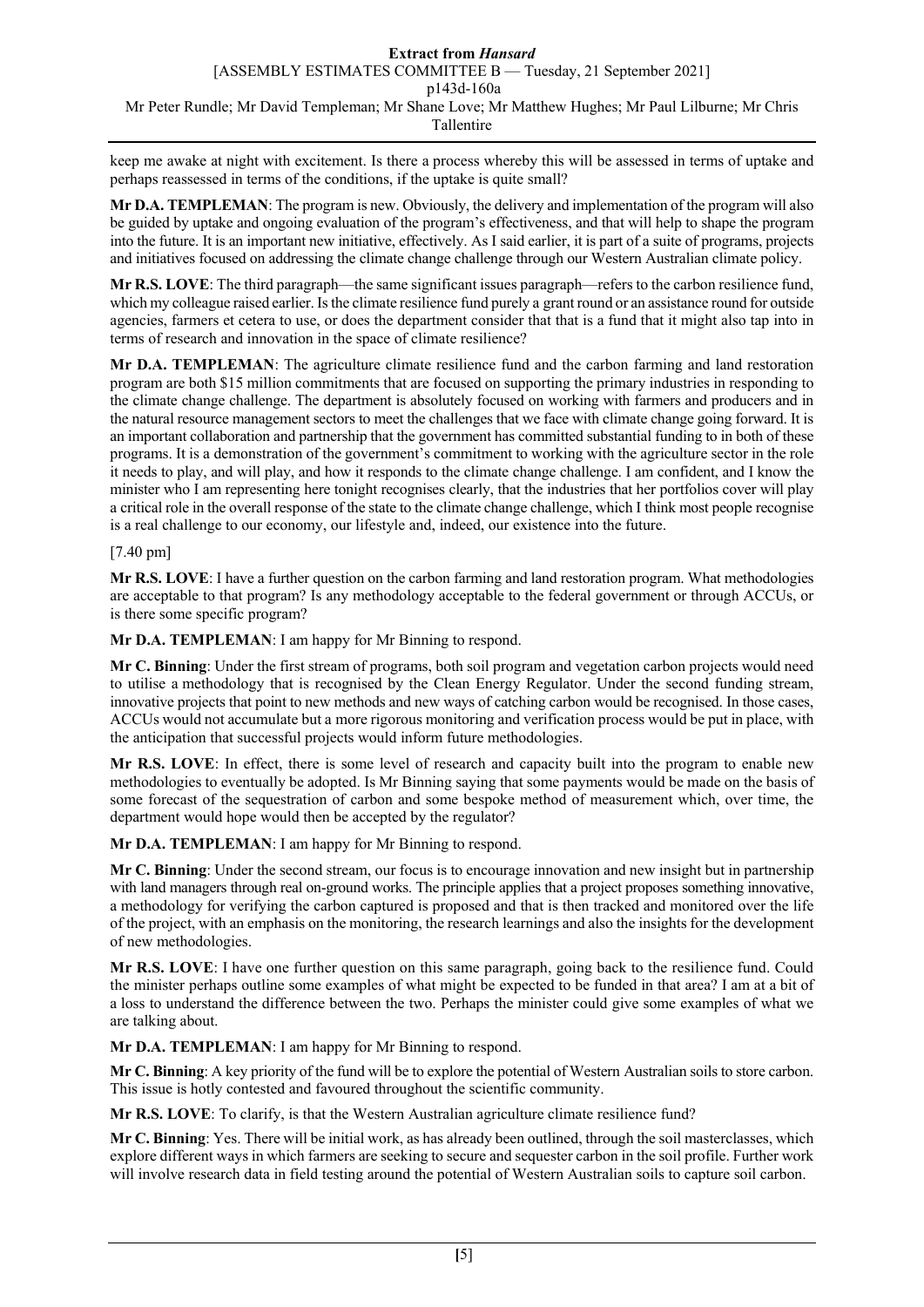The other thing that the fund will do is provide opportunities for leverage with federal government funding, including through the national drought fund.

**Mr P.J. RUNDLE**: I want to ask a question about the line item "Enhancing Biosecurity and Emergency Response" on page 222. A little further up the page is the line item "Biosecurity Incidents and Emergency Response", which was allocated nearly \$12 million last year. That has now disappeared. Does this new line item replace the original one?

**Mr D.A. TEMPLEMAN**: Obviously, our WA biosecurity system is critical in terms of maintaining and growing the state's prosperity, given that the state's \$11 billion agriculture and fisheries industries and its natural resources underpin important industries. WA is currently struggling to address increasing biosecurity threats to some of its assets. The 2018 *Opinion on ministerial notification: DPIRD capability review* showed that its biosecurity operations were being placed under further stress. Total funding of \$15.1 million was approved over the next four years to implement phase 1 of the project. I understand that over the next four years, this commitment of \$15.1 million will increase our capability and capacity in emergency preparedness for biosecurity threats. It will also assist in boosting our early detection surveillance capacity, which will then enable us to respond to biosecurity incidents and incursions. The COVID-19 pandemic has demonstrated the impact that biosecurity incursions can have on industries and communities, and also underpins the importance of early detection and rapid response to pest and disease incursions.

**Mr P.J. RUNDLE**: I understand that 22 new FTEs are proposed. How many of those will be regionally based and in what locations?

**Mr D.A. TEMPLEMAN**: I am advised that the funding will support 22 FTEs. Their role will be to increase the department's emergency preparedness for future responses to biosecurity incidents. That will include responding to incidents and emergencies and developing testing and response plans to known significant threats. The allocation of those FTEs is ultimately for the determination of the director general and the department. I am happy for Mr Addis, the director general, to add further to my answer.

**Mr R. Addis**: Biosecurity is one of our functions that is more regionally deployed on average. Although we have not yet defined exactly where these 22 new FTEs will be based, I expect that trend to continue. Obviously, the surveillance stuff is materially regionally based. That is all yet to be defined.

I might make a comment on the importance of the new resources. As a department, we have struggled with the increasing incidence of biosecurity responses in recent years. It has gone from being every now and again to being constantly in response mode, and sometimes having multiple responses in train at any one time. Part of this new resource and these new FTEs gives us a dedicated response capacity so we do not have to dip into other functions to respond all the time. It is a pretty important step forward for us. We need to make sure that we make it a winner.

**Mr P.J. RUNDLE**: Will the positions be focused solely on biosecurity or will some animal welfare duties be blended in there?

[7.50 pm]

**Mr D.A. TEMPLEMAN**: I am advised that it is all biosecurity-focused.

**Mr P.J. RUNDLE**: Okay, thank you. Can the minister confirm that there has been no reduction in the ordinary recurrent budget allocation for biosecurity, obviously net of this \$15.1 million over the forward estimates? Are there any other changes?

**Mr D.A. TEMPLEMAN**: The commitment, which includes the FTE commitment, continues into the forward estimates and effectively means more bodies on the ground, doing the important work associated with protecting our assets in a biosecurity context. I was interested to see the swift and effective responses and efforts to eradicate the Queensland fruit fly, which of course had a direct cost-saving benefit for the industry. The department made efforts in 2020 to focus on up to six biosecurity incidents including the Queensland fruit fly. That alone has saved the state's horticultural industry an estimated \$38 million annually in lost production and market access. Mr Addis, the minister and the government have taken the issue of biosecurity very, very seriously and have resourced it in this budget. Efforts to respond to biosecurity challenges like the Queensland fruit fly demonstrate how important it is and what it can do to mitigate losses in various industries—in the case of fruit fly, the particular produce that is susceptible to that pest.

**Mr P.J. RUNDLE**: Is the minister comfortable with the protocols that are in place to coordinate with the federal government for any biosecurity emergency responses or the like that are required, in which both state and federal jurisdictions need to work together?

**Mr D.A. TEMPLEMAN**: I will make an initial comment, then I will ask Mr Addis to respond. Obviously, the state will always seek to work in collaboration with the federal authorities, including the federal government, in respect of biosecurity issues. Clearly, a strong policy position is important. In many ways, Western Australia is fortunate, which I think has been demonstrated in the COVID experience, in that our natural barriers with the eastern seaboard have worked in our favour, and they can also work in our favour in terms of other biosecurity issues.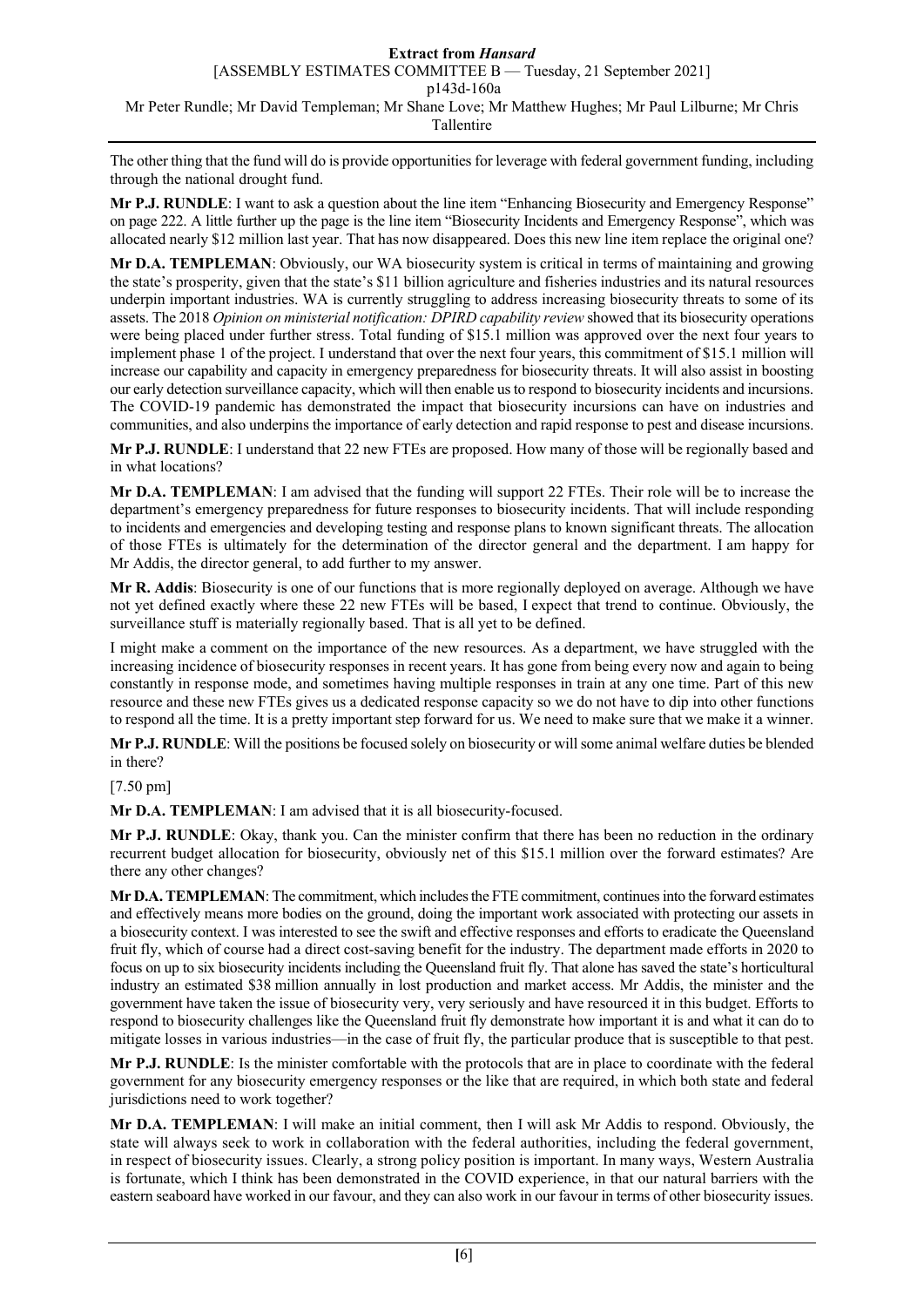Minister MacTiernan fiercely defends the state's position, but also advocates strongly for collaboration with the federal government and federal authorities with regard to biosecurity.

Ultimately, we can see a range of examples around the world in which nations are not as advantaged as we are, being an island nation. I have always been interested in the whole issue around bees, for example. I think the issues affecting bees are fascinating, and their importance to the agricultural sector. I will ask Mr Addis to add to my meandering comments on this matter.

**Mr R. Addis**: Thank you, minister. In recent times I suppose the relationship between the commonwealth and state biosecurity regimes has gained some focus, particularly through national incursions like the khapra beetle, which we have been grappling with for the last 12 months or so. As the minister alluded to, Minister MacTiernan has pushed very hard for biosecurity to be top of the priority list nationally with her interstate and commonwealth colleagues, and I think we have seen that being picked up; it is now one of the top four issues on the agriculture ministers' agenda. We have also seen some additional investment and effort from the federal government in terms of its biosecurity capabilities, which we think is well and truly welcome and somewhat overdue. We are working very closely with the commonwealth on these issues. As I said, it has come into sharper focus recently. It might be worth getting a bit more specific commentary from Mia Carbon, who is the executive director of biosecurity.

**Mr D.A. TEMPLEMAN**: I am happy to ask Ms Carbon to make some additional comments regarding this matter.

**Ms M. Carbon**: There are well-established mechanisms in place for managing biosecurity risks across impacted governments and industry, including cost-sharing arrangements that we regularly exercise with the commonwealth government to manage biosecurity risks in Western Australia.

**Mr R.S. LOVE**: I think perhaps what the member for Roe was referring to was some incidents where there were problems with negotiating our way out of a biosecurity situation. We had potato psyllid some years ago and there was no way of getting our product sold, as I recall. There was a bit of a breakdown there between the commonwealth and state agencies, at that stage. Has that been addressed?

**Mr D.A. TEMPLEMAN**: I am happy for Mr Addis to respond.

**Mr R. Addis**: Yes, the tomato potato psyllid incident started, I think, in 2016, from memory. That clearly was a challenge for WA and other states. It took some significant working through, and I think as a result of that we certainly reflected upon our approach to our biosecurity function, and particularly to the way in which we worked with our jurisdictional colleagues on those sorts of things. I think relations are, in that regard, significantly better than they perhaps were at that time, and we are very conscious that we have to maintain that. Again, Mia Carbon has been involved from the get-go with that process, so it might be something she has further comment on.

**Ms M. Carbon**: Domestic trade is not determined by the commonwealth government; it is determined by the relevant jurisdictional government. It certainly is the case that when a new quarantine pest or disease is detected in one jurisdiction, other jurisdictions have the ability to put up border controls to protect themselves from the incursion of that pest or disease. Those border controls need to be scientifically valid and supported by evidence of absence of the pest or disease in that jurisdiction, so it is quite common that early on in a response, there are quite strict controls, and they reduce with time as the combat jurisdiction deals with that pest and as more surveillance is done in other jurisdictions. Western Australia also has the ability to exercise that to protect our industries from biosecurity incursions that occur elsewhere in the country. But absolutely, we work nationally to try to minimise the impacts of those incursions on both industry and consumers, wherever possible.

**Mr M. HUGHES**: I refer to page 222. I would like the minister to outline the application of the funding for growth in partnerships for wine and oats. How will this funding help drive the sectors?

[8.00 pm]

**Mr D.A. TEMPLEMAN**: It is an important initiative. The budget provides \$13.1 million to drive the growth of two priority sectors—that is, wine and oats—in partnership with industry. The wine industry export growth partnership is a \$6 million project to boost wine exports and create local jobs. This budget will deliver over \$3 million to fund the election commitment to establish the partnership, with industry matching the funding to deliver the five-year program. The program is aimed at driving export competitiveness to increase the value of Western Australian wine exports. It is focused on driving that to \$117 million annually by 2025. This represents a 50 per cent increase, so it is an important aspiration. In the first phase of the project, Wines of Western Australia will commission a study to identify market and consumer trends to determine the best way to position WA's premium wines in international markets. It will also conduct workshops and extension activities to encourage more Western Australian wine producers to consider export opportunities. The partnership will also boost the research capacity in terms of WA wine quality and provenance.

The \$10.1 million processed oats industry growth partnership is focused on increasing local processing to double the value of oat grain in the oat grain industry. That funding will leverage co-investment from the Grains Research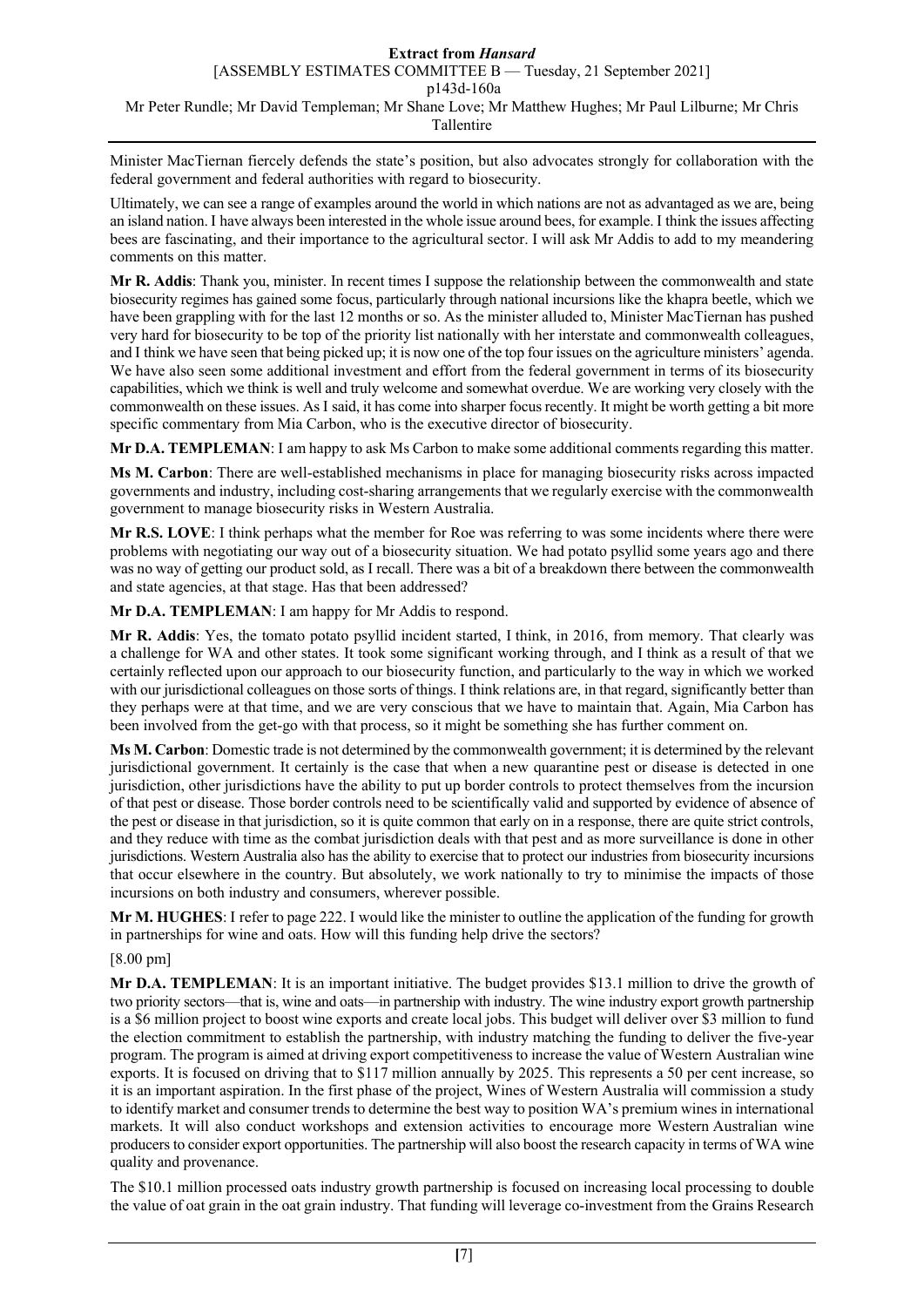and Development Corporation, InterGrain, AgriFutures Australia and the oat-processing sector. Earlier this year, it was announced that WA-based cereal breeder InterGrain will lead the national oat-breeding program, with Western Australia to become a centre of excellence in oat research and development, so it is very significant. Again, it is a very significant and important election commitment and new funding.

**Mr M. HUGHES**: I am particularly interested in how we will engage with wine producers. Will the department make contact with individual producers? How will that be dealt with?

**Mr D.A. TEMPLEMAN**: There are a number of wine producers in Western Australia, some of them very well-known and some of them emerging. I am advised that the aim will be to engage wine producers in a variety of ways. There has already been the first phase of a project, which involved some workshops that were effectively focused on enhancing the aspiration of wine producers to look at export as a genuine option for their wine-growing business. I am assuming that many of our wine producers, particularly some of the emerging ones, have focused on the domestic market. But we know that our wines are some of the best in the world and sought after. Indeed, opening up opportunities for our Western Australian wine producers into export markets internationally is a very worthy aspiration and, of course, there is funding in this program to support that. There are some wine industry cooperatives— Wines of WA. Working with organisations such as that will be important. I think it is very exciting.

**Mr M. HUGHES**: I want to make sure —

**The CHAIR**: Member for Kalamunda, wait for me to give you the call.

**Mr R.S. LOVE**: I refer to service 6, "Agricultural and Fisheries Biosecurity and Integrity" on page 229, which states —

This service focuses on maintaining and enhancing Western Australia's biosecurity status and meeting national and international commitments. It also includes integrity matters such as animal welfare …

From looking at the cost of services, I see that there seems to be quite a spike in last year's estimated actual amount over the budgeted amount. I am wondering what the reason is for that. I see that there is a note at the bottom of the page that refers to the net cost of service, but also the total cost of service is there. Is that an increase? Can the minister enlighten me on the reason for that?

**Mr D.A. TEMPLEMAN**: The increase in the total cost of service from the 2020–21 budget figure to the 2020–21 estimated actual figure is mainly attributable to an increase in the number and cost of emergency incidents, with the main cost relating to the Dalkeith and Coolbellup Queensland fruit fly outbreaks, which got quite a lot of attention. The Dalkeith and Coolbellup Qfly outbreaks cost \$11 million. It also includes grants of \$2 million to those affected by tropical cyclone Seroja.

Regarding the difference between the estimated actual figure and the 2021–22 budget target, I think it is important to note that, by their very nature, emergency incidents are not budgeted, and this is reflected in the decrease from the 2020–21 estimated actual figure to the 2021–22 budget target. I hope that explains that variation in the figures.

**Mr R.S. LOVE**: The minister mentioned that those emergencies took some of the extra funding and there is a smaller amount budgeted for this year. Given the recent news about the bovine Johne's disease find, if you like, in Western Australia and the change in status of that disease in Western Australia, I am wondering whether there is any consideration at the moment about what extra impost that might have on the cost of services since the budget was written?

**Mr D.A. TEMPLEMAN**: I think the expertise of Ms Carbon will be appropriate to answer the question.

**Ms M. Carbon**: The current regulatory program for bovine Johne's disease in Western Australia is already industry determined and industry funded, so there will be no change in the net cost of service as a result of that. The department will be working very closely with industry to develop a support package around information for WA cattle industries, but that will be managed within our normal services.

**Mr R.S. LOVE**: That was in relation to direct costs for the cost of services for biosecurity, but on this matter, it also refers to meeting international commitments and standards. Are there any implications for the industry from loss of markets or potential impacts on things like particular live export markets, for instance, from the declaration or the change in status of Johne's disease?

**Mr D.A. TEMPLEMAN**: I am sure Ms Carbon will be able to contribute with an answer to this one.

**Ms M. Carbon**: There is no impact on access to markets at an industry level. Some of our export markets have requirements for Johne's disease at a property or herd level, but loss of the JD status of Western Australia at a state level will not impact those markets. It is also important to recognise that Johne's disease is already endemic in sheep in Western Australia and has been for some time. Our international markets do not differentiate between the strain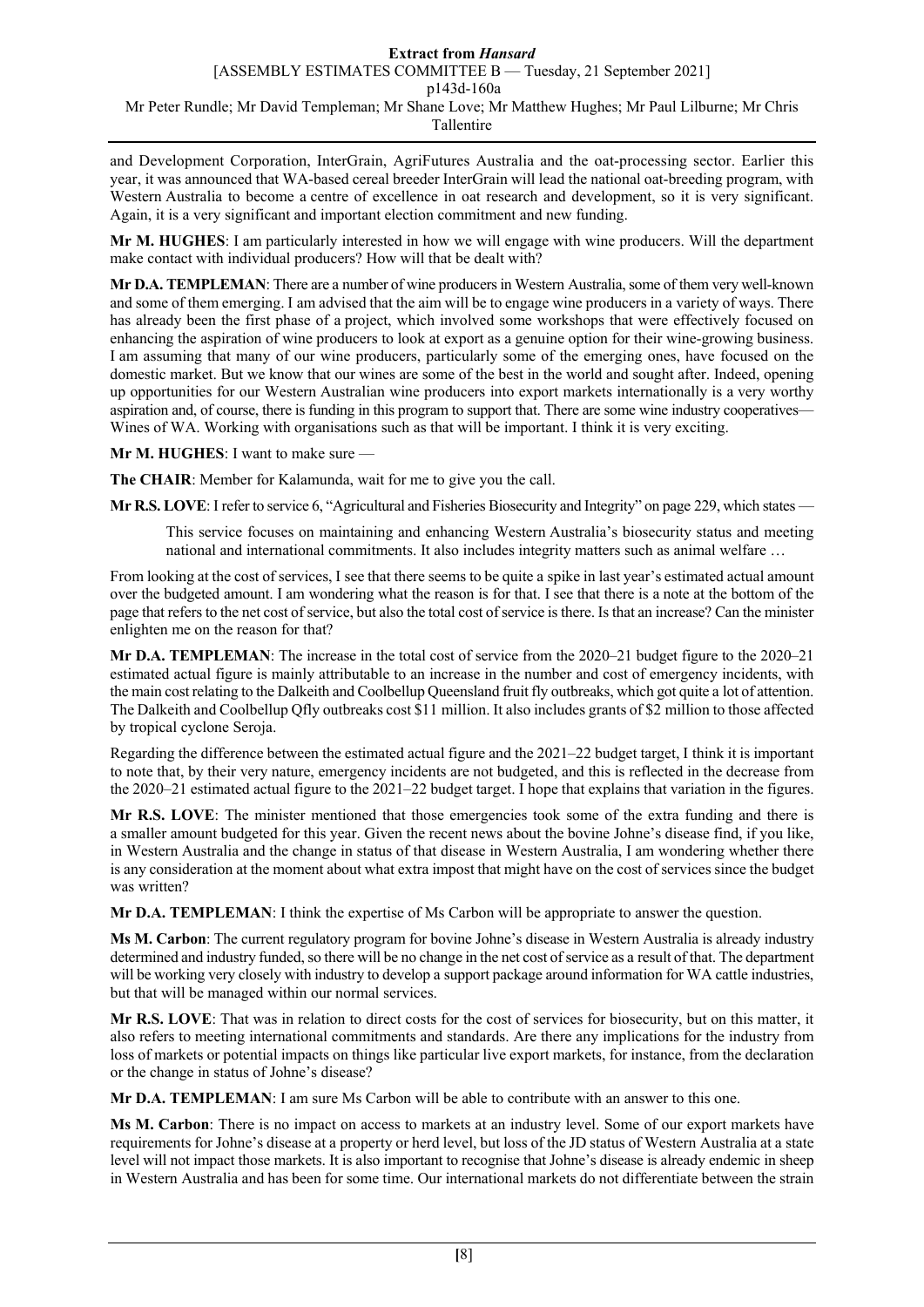[ASSEMBLY ESTIMATES COMMITTEE B — Tuesday, 21 September 2021]

p143d-160a

Mr Peter Rundle; Mr David Templeman; Mr Shane Love; Mr Matthew Hughes; Mr Paul Lilburne; Mr Chris

#### Tallentire

of Johne's disease. Market requirements are set at a disease level, so any Western Australian cattle producers who are impacted by the sheep strain will already have those market access implications.

[8.10 pm]

**Mr R.S. LOVE**: I have one further question on bovine Johne's disease. Does it in any way preclude trade from the tropics of Western Australia to the south or does the change of status apply right across the state?

**Ms M. Carbon**: Currently, the Johne's disease regulatory control program operates at a state level and the change in regulation will also be at a state level. There is no suggestion that there will be any intrastate movement conditions.

**Mr P.J. RUNDLE**: On page 222 is line item "Western Australian Wild Dog Action Plan 2021-2025" and a budget estimate and forward estimate for each year of \$2.3 million. On page 232 is line item "Wild Dog Action Plan" with a budget estimate this year of \$3 million followed by three lots of \$1 million. Can someone clarify the differences in that expenditure?

**Mr D.A. TEMPLEMAN**: I thank the member. I am advised that the first figure is recurrent and the second figure is capital.

**Mr P.J. RUNDLE**: I have a further question. Noting funding issues that have been raised by the Carnarvon Rangelands Biosecurity Association with the Minister for Agriculture and Food, can the minister confirm that funding has been allocated to offset the reduction in the declared pest rate?

**Mr D.A. TEMPLEMAN**: Does the member have a budget line for that?

**Mr P.J. RUNDLE**: No. It is really under the "Wild Dog Action Plan" line item.

**Mr D.A. TEMPLEMAN**: Is it specific to Carnarvon? Can the member give us more detail?

**Mr P.J. RUNDLE**: My understanding is that there has been a reduction in funding and that the Carnarvon Rangelands Biosecurity Association needs funding to meet its biosecurity commitments for the forthcoming financial year.

**Mr D.A. TEMPLEMAN**: Although the member did not necessarily make the correct reference, because I like him, I will ask Mr Addis to respond to his question in a broad context.

**Mr R. Addis**: I think the member is referring to the reduction in declared pest rates based on the Valuer-General's elevated pastoral lease fee valuations that have been subject to objections from a significant number of landholders. The effective declared pest rate for some recognised biosecurity groups has been reduced more significantly than anticipated. The Carnarvon Rangelands Biosecurity Association being a case in point. We are working pretty hard. We could not foresee that and nor could the RBGs. It has been out of our hands, so we have been in react-and-respond mode. We have done our best to work with those RBGs to mitigate it. We are working to try to cover some of the gap. Although we are somewhat optimistic that we can help to close the gap, we are not quite there yet. I think that is pretty much where we are at.

**Mr P.J. RUNDLE**: I have a further question. Minister, earlier today I brought up the state barrier fence and the Esperance extension. Can the minister outline why there have been significant delays to the completion of this project—it is not really "completion"; the project has barely begun.

**Mr D.A. TEMPLEMAN**: Does the member have a line item reference?

**Mr P.J. RUNDLE**: It is under the "Wild Dog Action Plan" line item.

**Mr D.A. TEMPLEMAN**: Is it specifically about the barrier fence?

**Mr P.J. RUNDLE**: It is on page 222 or 223; whatever page the minister would like.

**Mr D.A. TEMPLEMAN**: I will ask Mr Addis to respond to the question.

**Mr R. Addis**: I will probably ask Ms Carbon to fill in any gaps I do not cover properly. Clearly, the Esperance barrier fence is a very high priority and that is reflected in the funding committed to this task. I think the member is pointing to the importance growers down that part of the state put on this infrastructure. It is a complex task. Multiple forms of land tenure are required to be freed up to complete the Esperance extension. There are multiple native title groups to consult, and environmental and heritage processes and approvals that are required. It has proven to be very complex. We are making really good progress, certainly on the larger part, with the Tjaltjraak traditional owners, who are constructively engaged. The eastern end of the extension fence is on part of Ngadju native title. We have been experiencing what I describe as administrative difficulties. It has been very difficult to engage with them, so we are looking at plan B options to ensure that the western and smaller part of the extension can be completed. We are optimistic that we will make significant progress in the next short while on the larger chunk and we will be able to get moving with construction. We have continuing concerns about the western end. As I said, we need to make sure that we have backup plans in place for the other part.

**Mr D.A. TEMPLEMAN**: I am happy for Ms Carbon to add.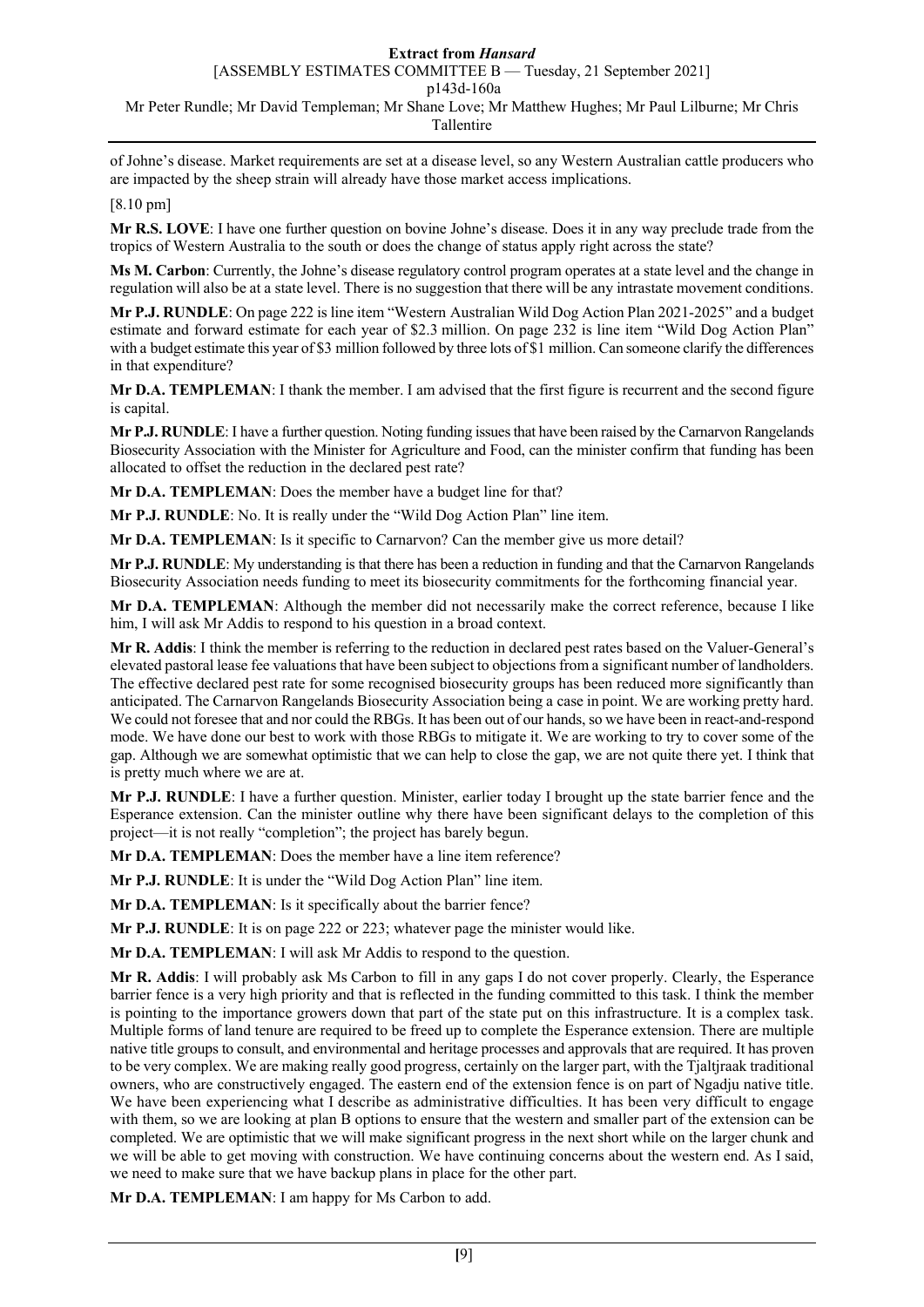**Ms M. Carbon**: Following the construction of the initial 63 kilometres of fence extension, construction has paused while native title negotiations have been underway. They have been progressing well and we hope to be able to continue that construction soon. In the meantime, we have undertaken procurement for options to build on the existing road reserves that do not require native title. We have also been working with local sheep producers to look at the option of a cell fence for some producers on the eastern end to allow for progress of that construction as well.

**Mr P.J. RUNDLE**: I have a further question. I can only translate to the minister the level of frustration of landholders in that area while they continue to experience incursions of wild dogs, the relative expense and cost of losing stock, and the frustration with the delays to this program. Is the minister satisfied with the performance of the department in its negotiations with native title holders and the community in general?

**Mr D.A. TEMPLEMAN**: I think Mr Addis and Ms Carbon have highlighted the complexities of the situation being faced here, obviously bearing in mind the seriousness of the impact of wild dogs on agricultural land more broadly. Since 2017, the government has funded over \$20 million in this area. That is an indication of the government's serious consideration of this challenge. Both Mr Addis and Ms Carbon have highlighted the complexities of dealing with native title and land access issues—they can be complex in nature—and also, as Ms Carbon highlighted, the attempts to progress works whilst those negotiations are ongoing and/or being finalised. I am very confident that the department recognises the seriousness of this issue. It has been supported by the resourcing of this government since 2017 with regard to budget allocations. We are very hopeful that issues around native title or Indigenous land use access can be resolved as soon as possible. It seems that there have been some governance or capacity issues that have been highlighted by some of the stakeholders. But I am very confident that the department is doing everything it can to address the issues faced by growers in that particular part of the state.

# [8.20 pm]

**Mr R.S. LOVE**: I refer to page 222 and the fifth line item from the bottom "Natural Resource Management Program (Administered)". The program has allocations of \$1.5 million in the out years. I seem to recall that that line item relates to natural resource management programs in the city. If we turn to page 232, under works in progress, we find the regional natural resource management program, which has steeply declining allocations. In fact, there is no allocation for that program beyond 2023. Has the state given any consideration to an ongoing commitment that supports natural resource management programs or is that something that will cease to happen in regional Western Australia?

**Mr D.A. TEMPLEMAN**: The member referred to the "Natural Resource Management Program (Administered)", which is the line item that is fifth from the bottom of the page.

**Mr R.S. LOVE**: Yes, fifth from the bottom of page 222.

**Mr D.A. TEMPLEMAN:** It shows figures of \$1.5 million in the out years from 2022 —

**Mr R.S. LOVE**: I think that program is a metropolitan-based program. What will happen in the country areas when their allocation ceases on 1 July 2023?

**Mr D.A. TEMPLEMAN**: I might ask Mr Addis to make a further comment, but I am advised that the first line item that member has referred to on page 222 related to the grants scheme. The second line item is capital for the state barrier fence with an estimated total cost of \$9.8 million. The first item includes \$6.2 million from royalties for regions—regional—and 20 per cent, or \$1.5 million, from consolidated funds.

**Mr R.S. LOVE**: Did the minister just say that the regional natural resource program is for the state barrier fence?

**Mr D.A. TEMPLEMAN**: Yes, the figure on page 232 is the estimated capital allocation.

**Mr R.S. LOVE**: Is that in addition to the Western Australian wild dog action plan?

**Mr D.A. TEMPLEMAN**: Yes, it is.

**Mr P.J. RUNDLE**: I refer to page 234, the income section, which is about a third of the way down the page, and regulatory fees and fines. I notice that the 2021–22 budget predicts an increase from around \$37 million up to \$52 million. Can the minister outline what increases are expected due to that roughly \$15 million increase?

**Mr D.A. TEMPLEMAN**: I am advised that the increase from the 2020–21 budget to the 2020–21 estimated actual is largely due to the receipt of commercial access fees from the west coast rock lobster managed fisheries licensees prior to the new fishing season, which commenced on 1 July 2021. The increase from the 2020–21 estimated actual to the 2021–22 budget estimate is due to the normalisation of fisheries' access fees in that financial year of 2021–22. It should be noted that the early receipt of the access fees in June 2021 will result in a below budget result in 2021–22.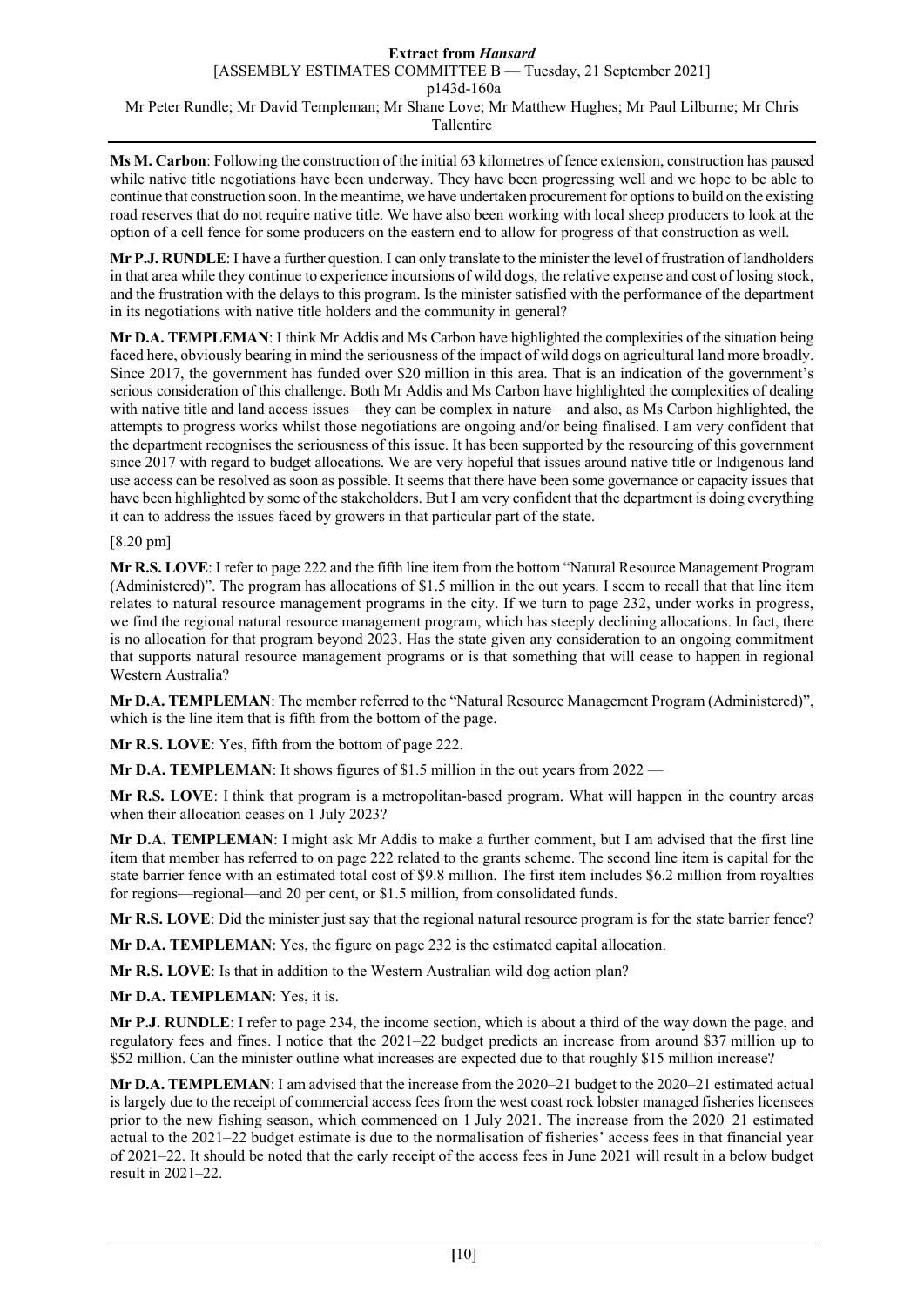[ASSEMBLY ESTIMATES COMMITTEE B — Tuesday, 21 September 2021]

p143d-160a

Mr Peter Rundle; Mr David Templeman; Mr Shane Love; Mr Matthew Hughes; Mr Paul Lilburne; Mr Chris Tallentire

**Mr P.J. RUNDLE**: I heard what the minister said about normalisation, but that is a \$15 million increase, and then there is another \$8 million increase in 2024–25. Can the minister tell me what that is down to?

**Mr D.A. TEMPLEMAN**: I might ask Mr Addis to clarify the answer to the second question.

**Mr R. Addis**: The changes in last year's actuals and the following two years relate to the deferral and subsequent recovery of deferred, largely commercial, fishing fees. We do not have the details with us of what the elevated number is towards the end of the out years in 2024–25.

**Mr D.A. TEMPLEMAN**: I suggest that the member puts that query in the form of a question on notice to the Minister for Fisheries.

**Mr R.S. LOVE**: I turn to page 241 of the same volume that we have been looking at the whole time. Under expenses, I refer to the last line item "State Contribution to Natural Resource Management". I hope that this is where I might find a contribution to natural resource management by the state government to those community groups and others in regional Western Australia. What is this allocation for?

**Mr D.A. TEMPLEMAN**: The state natural resource management program has grant-funded projects that run over two or three years. Not all grants are fully paid in the year of allocation. Payments are made on evidence of milestones achieved across all years of each grant. This has led to a lag time in actual expenditure reflecting the funding allocation. Milestones occur over the life of a project, and as payments are attached to successful completion, they are also paid over the life of the project.

Is there an appropriate officer who might be able to give further clarification on the natural resource management question? I defer to Mr O'Connell.

[8.30 pm]

**Mr L. O'Connell**: We are aware of three active grant programs—community stewardship grants, which have ongoing annual funding; community collaboration grants, which have one-off funding for 2021–22; and core business grants, which also have one-off funding for 2020–21. The largest grant by some distance is the first one, the community stewardship grants, which have annual funding of \$7.75 million.

**Mr P.J. RUNDLE**: Under the heading "COVID-19 Response" on page 222 is the line item "Future Drought Fund—Farm Business Resilience and Regional Drought Resilience Planning Programs" and a budget estimate of \$3.561 million. We have had one wet winter and the funding seems to have disappeared in the out years. I am wondering what the logic is.

**Mr D.A. TEMPLEMAN**: I am happy for Mr Binning to respond to that line of inquiry.

**Mr C. Binning**: This funding represents the state's contribution to programs that are being delivered through the commonwealth government's future drought fund, which is a new \$5 billion investment fund designed to secure continuous funding for drought resilience initiatives. The funding is initially for a trial two-year period. Once again, those programs will be evaluated. The commonwealth's appetite to continue to invest will also be evaluated, and at that time, if required, further appropriation will be sought.

**Mr P.J. RUNDLE**: Would there be a further appetite to continue with this, with or without federal assistance?

**Mr D.A. TEMPLEMAN**: I will ask Mr Addis to make a comment and Mr Binning as well, if necessary.

**Mr R. Addis**: We welcome the commonwealth contributing in this space. Broadly speaking, the WA farm sector is at the resilient end of the resilience spectrum in terms of Australia's national agriculture sector. We have done a lot of the hard yards over the last couple of decades, in particular. We would consider future initiatives like this in the context as things emerge. We certainly think that our farmers have done a great job in building resilience and adapting on the go. They certainly do not have the sort of catch-up that is required in some of the east coast states.

**Mr D.A. TEMPLEMAN**: Mr Binning, did you have anything further to add?

**Mr C. Binning**: I can only comment that Western Australia has a long history of resourcing farm business planning and drought resilience planning. That is an ongoing program that the department is certainly strongly committed to. The other comment I would make is that the commonwealth's future drought fund is a very large fund. It will yield in excess of \$100 million of funding per annum across the forward estimates. There is a lot to learn about how that fund will operate and how to maximise opportunities for Western Australia. We will be actively participating in that process.

**Mr R.S. LOVE**: I am trying to understand the relationship between the commonwealth fund and this allocation. Is this some sort of show of good faith that we are putting money in ourselves? I am unsure of the partnership arrangement that the minister has spoken about between the commonwealth and the state, and also the fact that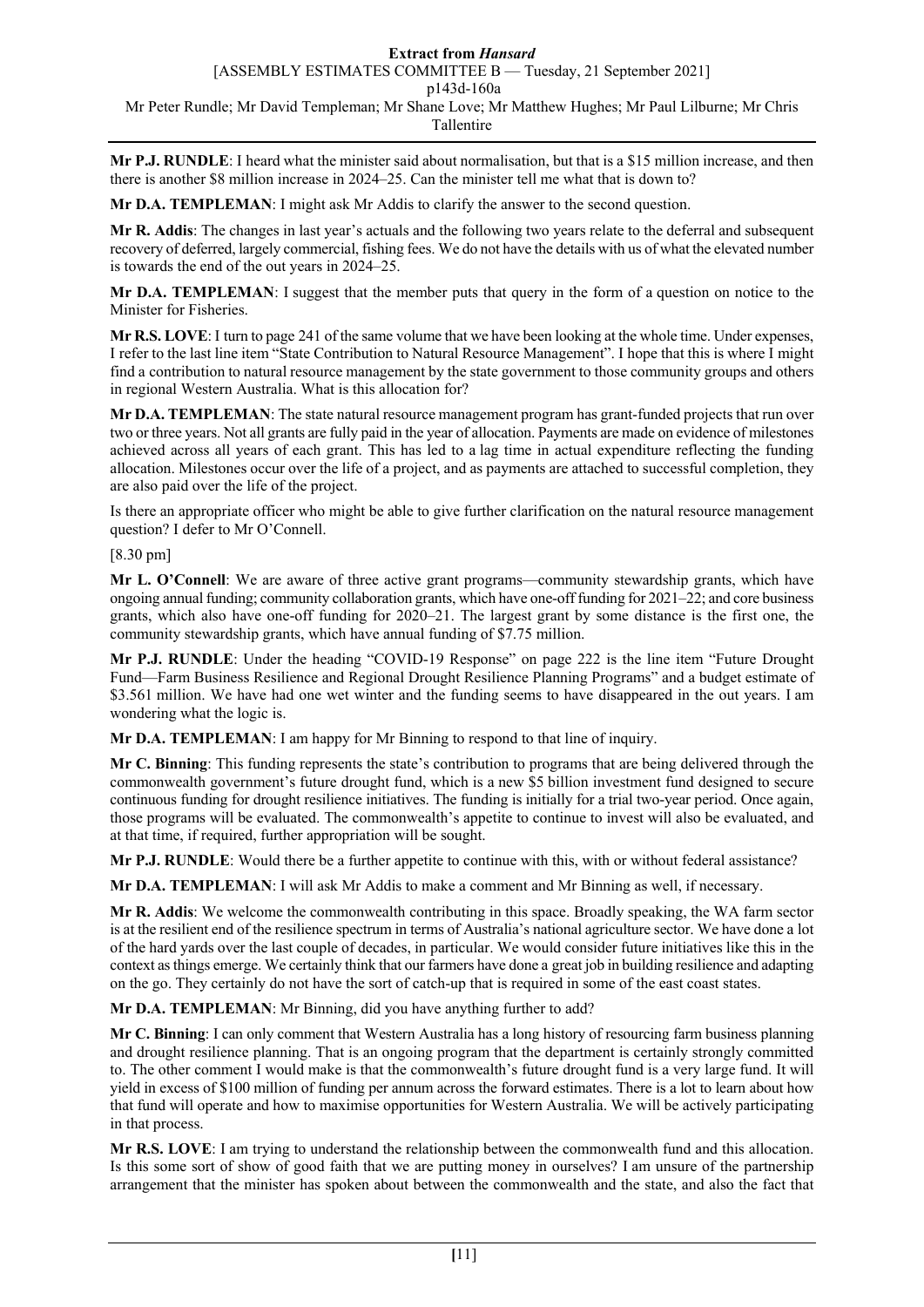[ASSEMBLY ESTIMATES COMMITTEE B — Tuesday, 21 September 2021]

p143d-160a

Mr Peter Rundle; Mr David Templeman; Mr Shane Love; Mr Matthew Hughes; Mr Paul Lilburne; Mr Chris Tallentire

there is an appropriation determination on page 240 for that set amount. It just does not seem to explain to me what we are going to get on the ground for this expenditure.

**Mr D.A. TEMPLEMAN**: Mr Binning may be able to clarify.

**Mr C. Binning**: AsI understand it, the funding represented in the budget represents the state's matching contribution. Those funds will be matched by the commonwealth.

**Mr R.S. LOVE**: So at the moment, \$7 million is available?

**Mr C. Binning**: I do not want to mislead the member, so I am happy to take that on notice. That is my understanding, but I need to confirm it.

**Mr D.A. TEMPLEMAN**: I am happy to provide supplementary information to the member. It is essentially the dollar figure allocated by the state in relation to the future drought fund.

**Mr R.S. LOVE**: And its relationship to a matching commonwealth grant.

**Mr D.A. TEMPLEMAN**: Right; and referencing it of course to the regional drought resilience fund.

**The CHAIR**: The minister has agreed to provide supplementary information. Could you restate what that information is?

**Mr D.A. TEMPLEMAN**: Yes, I will attempt to do that. I am happy to provide the financial contribution, in a dollar figure, by the state in relation to the regional drought resilience future drought fund and the farm business resilience and regional drought resilience program.

# [*Supplementary Information No B7.*]

**Mr P.J. RUNDLE**: I refer to "Total Appropriations" on page 221. The budget estimate for 2021–22 is \$285 463 000, but the 2024–25 forward estimate drops to \$197 million. Can the minister explain that 30 per cent drop in total appropriations to this area?

**Mr D.A. TEMPLEMAN**: I will seek some clarification, but I think that it relates to the expiration of some project-related appropriations. I will ask Mr Addis to comment.

**Mr R. Addis**: My understanding is that the shift, which is in the order of \$80 million, between the budget estimate for 2021–22 and the final out year will broadly consist of about \$45 million of carried-forward expenditure, largely on the royalties for regions program, plus new commitments, largely election commitments. From memory, it is about \$40 million; our chief financial officer is saying it is \$31 million. In combination, the \$45 million of carried–forward royalties for regions expenditure into the current year's budget and the extra election commitments, about \$35 million, largely explains the shift of \$80 million.

### [8.40 pm]

**Mr P.J. RUNDLE**: I guess I would not mind some more clarity, because on the surface, it really is not a good look. It looks like, basically, the Department of Primary Industries and Regional Development is taking a 30 per cent hit without being able to get any real clarity on what makes it up, and the number seems to constantly drop from one year to the next. On the surface of it, it does not look good. Capital appropriations are also dropping.

**Mr D.A. TEMPLEMAN**: I point the member to the 2019–20 figure of \$196 374 000. Mr Addis has given an explanation of the additional expenditure that takes the budget estimate through to a high of \$243 331 000 in 2021–22. The difference between 2019–20 to 2024–25 is a consistent base level. It simply peaks in that 2021–22 budget estimate for the reasons given by Mr Addis.

**Mr P.J. RUNDLE**: Is there a way of clarifying or pinpointing the differences in the form of royalties for regions and election commitments? Is there some way of providing some information to clarify that?

**Mr D.A. TEMPLEMAN**: I will just consult. I am happy to get an answer for the member. I just want to make sure that we get the right answer.

At this point in time, I do not think we can add anything further. Some of the contributing factors are election commitments that have been made and are incorporated in that figure. Those commitments appear in the budget papers but at other places, or are referenced. Rather than take it as supplementary information, I suggest that the member might consider a targeted question on notice.

**Mr R.S. LOVE:** Turning to page 223 and the significant issues impacting the agency, the tenth dot point states —

…an extensive legislative reform program in the areas of animal welfare, biosecurity and aquatic resource management. The independent review of the Animal Welfare Act 2002 has been finalised with the Department now working to implement the Government's response.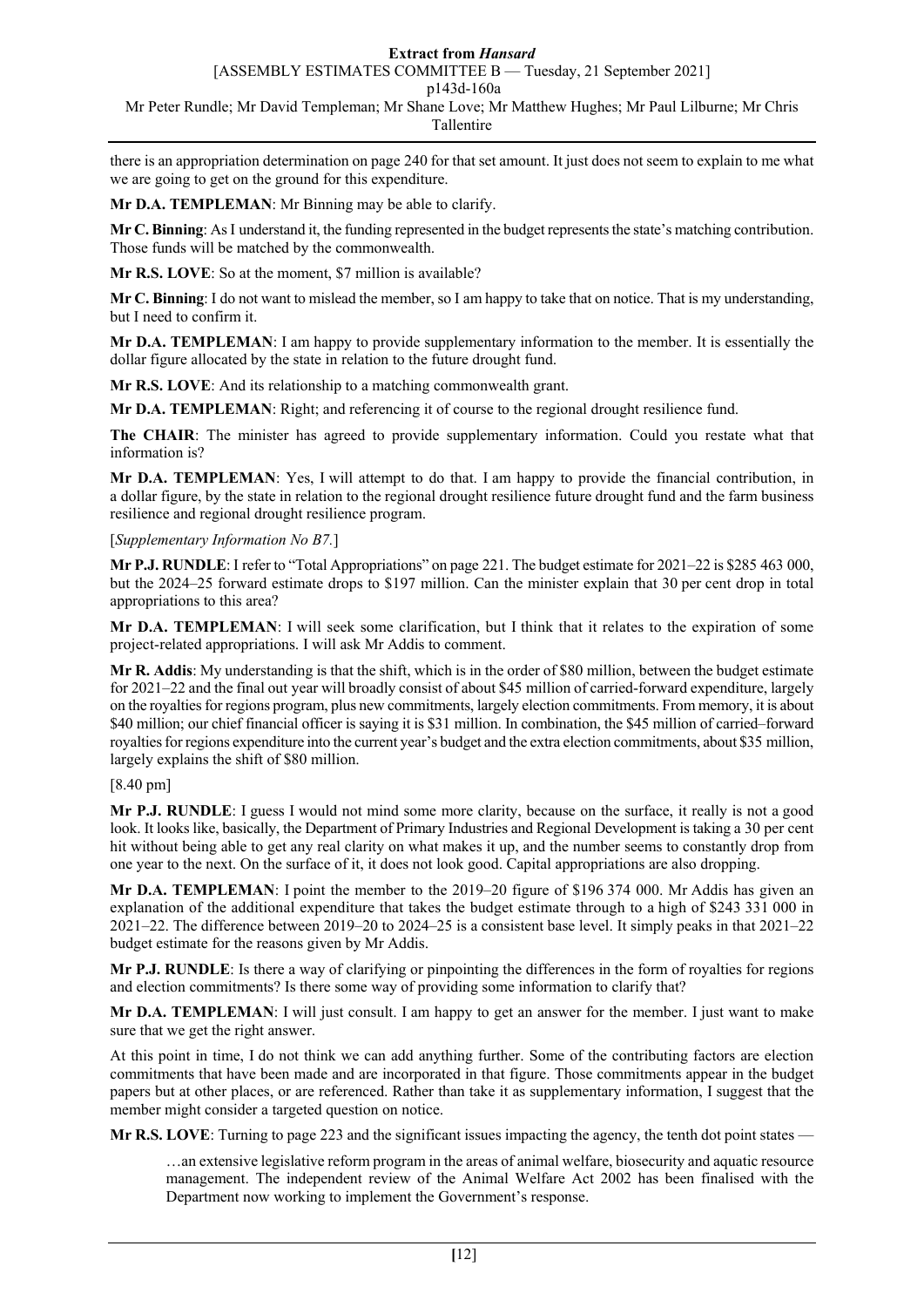In terms of the department's role in responding to that, is there an expectation that that matter will require significant expenditure at some point in the future? Do we have any idea of the increased number of inspections, for instance, that might be required and where in the budget that is considered?

**Mr D.A. TEMPLEMAN**: I will ask Ms Brayford to respond. To make some broader comments, the department has an extensive legislative reform program in animal welfare, biosecurity and aquatic resource management. The member referred to the independent review of the Animal Welfare Act. The independent review has been finalised, with the department now working to implement the government's response. I ask Ms Brayford if she could add further to the member's line of inquiry.

**Ms H. Brayford**: The government's response to the Animal Welfare Act review provides funding of \$2.8 million over four years to the department, which covers three key elements. One is funding to support the legislative reform program to implement the appropriate recommendations from the independent panel in terms of amendments to the Animal Welfare Act. There is also funding for an Animal Welfare Advisory Committee to provide advice to the minister on animal welfare matters. There is also funding to support the development of an ethics committee process so that community projects can seek ethics approval to support their scientific licences. They are the three key elements of the funding to support the government's response.

**Mr R.S. LOVE**: The tenth dot point also refers to a review of what is known as the BAM act—the Biosecurity and Agriculture Management Act. It says that an independent panel is to be appointed. Do we know when the review of the act may be complete and when the panel will have done its work and prepared a report?

**Mr D.A. TEMPLEMAN**: I am advised that the expectation is that the outcomes of that will be expected by the end of next year.

**Mr P. LILBURNE**: Good evening, minister.

**Mr D.A. TEMPLEMAN**: Good evening.

**Mr P. LILBURNE**: I thank the minister this evening for his candour in answering these inquiries about various areas in the portfolios that the minister administers. I also thank the advisers in their various capacities for their time this evening; it is very much appreciated.

I have a very keen interest in biosecurity matters. In my university studies, environmental management was one of my areas. I would like to refer the minister to page 222 of the budget papers, volume 2, and the new funding for "Biosecurity Incidents and Emergency Response". Could the minister please outline how this funding will help protect our valuable agricultural industries going into the future?

### [8.50 pm]

**Mr D.A. TEMPLEMAN**: I thank the member. A number of questions on biosecurity have been asked, which highlights for all members in this place the importance of a robust biosecurity system for WA. As has been highlighted, some additional moneys have been appropriated in this budget to reinforce our state's biosecurity capabilities. An amount of \$15.1 million has been committed. It is important to understand the ongoing threats of biosecurity to the state. We know that there has been a number of incidents in recent years and, of course, more recently, which have threatened production and, in many ways, whole industries. They will be ongoing and that is why we need a robust system in place to respond to challenges when they occur.

We are providing additional funding effectively to enhance our early warning and detection systems. That will boost our emergency preparedness and build a response capacity and capability. As we have highlighted, the fund includes the commitment of new officers, or full-time equivalents, in the department. I remember doing estimates for Minister MacTiernan a couple of budgets ago when we highlighted the effort by this government to re-resource the department and its work after it had been allowed to decline under the previous government's administration. We are putting in additional full-time biosecurity jobs in DPIRD. Mr Addis has already highlighted that it would be expected that a number of those would be in the regions, as is the nature of the business. We would also focus some of the funding to develop preparedness and surveillance plans for higher priority plant and animal pests and diseases. They include aquatic pests, which could have a significant impact on our state's primary industries and trade. These include African swine fever, the khapra beetle and white spot in prawns, as well as environmental pests such as myrtle rust and red imported fire ants. We can be very proud of the government's response to biosecurity. It is an issue that we need to be very cognisant of as we go forward, but ultimately it is about protecting Western Australia's produce and agricultural and other produce industries and maintaining our very high standards and respect for our high-quality produce into the future.

**Mr P.J. RUNDLE**: I refer to the ninth paragraph on page 203 of budget paper No 2 under "Significant Issues Impacting the Agency". How is the department progressing its strategy to grow its presence in regional Western Australia?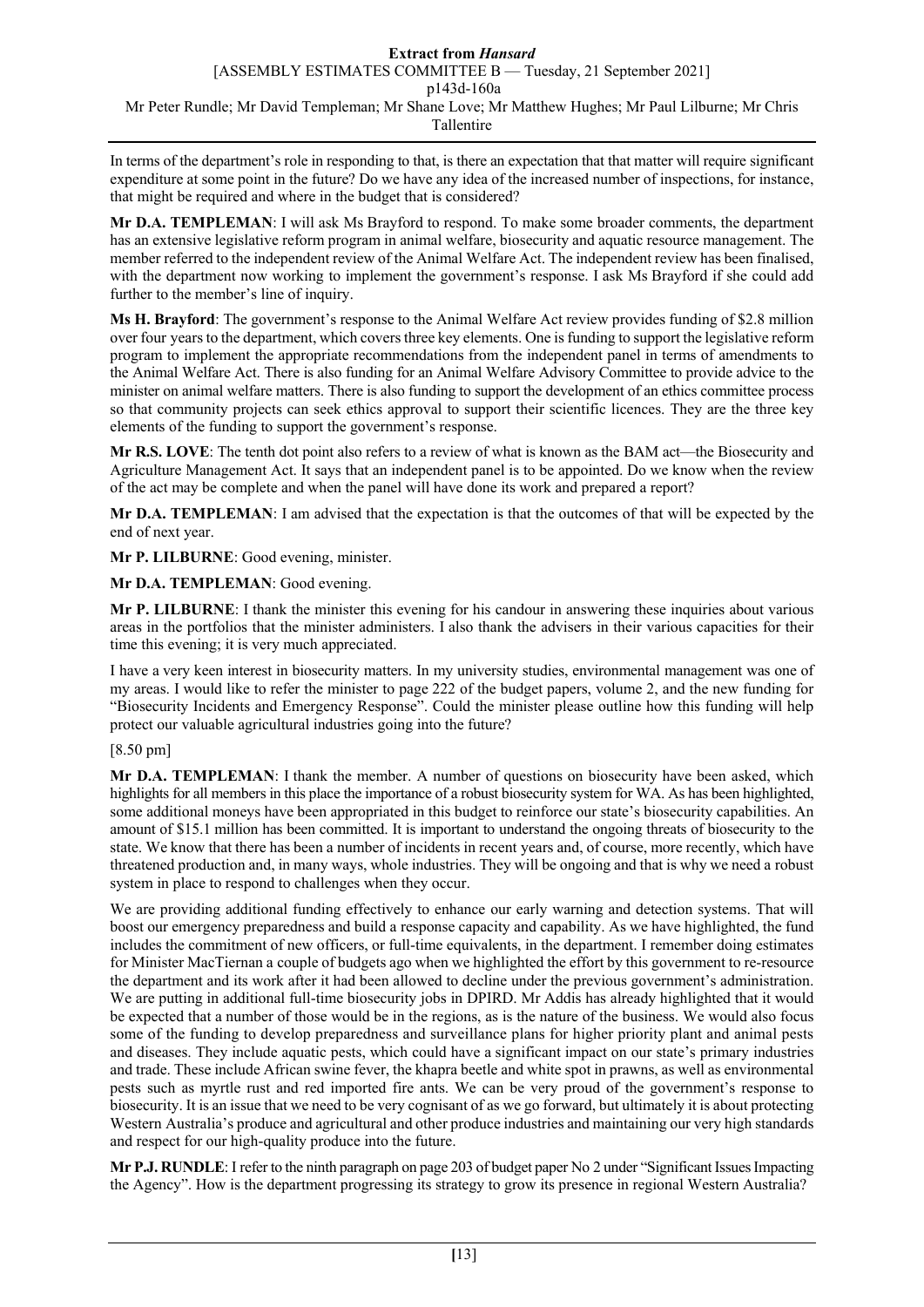**Mr D.A. TEMPLEMAN**: I am happy for the director general to respond. It is obviously an important strategy for the department.

**Mr R. Addis**: I thank the member for the question. We will expand on where we got to this morning. From the get-go of this new department, we have strived to maintain and strengthen our regional footprint. Between 36 and 38 per cent of our workforce is regionally based, which is far and away the most significant, particularly of any of the economy-facing departments, which is a great strength and attribute for this department. Through the past three years we have sought to place, where possible, key new roles in regions. We have had a number of agribusiness and food and trade positions based regionally. Some of our investment management roles have been placed regionally. In Mr O'Connell's pillar alone about 28 of our newly placed roles have been regionally based, which makes a significant difference. We have also sought to maintain and support the role of the commissions in that regard. We would like to continue to incrementally grow both the number of people based regionally and also the leadership content we have based in the regions. As the department for primary industries and regions we think it is critical for us to have senior people contributing to key decisions that are based in the regions. We have work to do in that regard; we know that. It is a never-ending process and we remain committed to doing that, but it is an incremental process.

**Mr C.J. TALLENTIRE**: I am interested in the ninth paragraph on page 223, which mentions the department is progressing plans for a permanent long-term metropolitan facility. Can the minister share with us some detail on where that might be? I know there is some very good land available in the Gosnells and Thornlie areas.

# **Mr D.A. TEMPLEMAN**: I like your style, member!

The department is progressing plans for a permanent long-term metropolitan facility. That is my understanding. It is an ongoing process that includes potential site selection. It remains a priority with the department to address the accommodation needs for metropolitan-based staff. It is important also to emphasise the answer to the previous question about growing staffing in our regional areas. It is also a concern when we see the loss of a significant number of staff from the department, as we saw in the previous regime. Many of them were from the regions. Through Minister MacTiernan the government has been focused on addressing what was allowed to be a decline under the previous regime and has worked very hard. There have been a couple of references throughout this evening to staffing levels increasing and also increased numbers being delivered to regional Western Australia. I do not think we are in a position to announce tonight the "where"—we have not been given permission—but it remains a priority for the department and for the minister. I have always been pushing for Mandurah, of course. As a regional community, it makes sense. Mr Addis.

**Mr R. Addis**: Nor have I been given permission to announce the "where". However, there is provision in this budget to complete the detailed planning for future sites and a biosecurity diagnostic facility, which is much needed. They are facilities that cannot be easily leased on the market, so it is a critical and special purpose. A bit of infrastructure is involved so we are working hard with the relevant agencies to progress that and move that agenda forward.

**The CHAIR**: It should be said that some excellent land and an enviable lifestyle are available around the Cockburn Central area as well! Are there further or new questions?

**Mr R.S. LOVE**: Is the decision that the permanent facility must be in the metropolitan area? I could not quite hear what the minister was saying.

### [9.00 pm]

**Mr D.A. TEMPLEMAN**: There are significant components of the work of the agency. Traditionally, there has been a presence in the metropolitan area, so that will remain. It is now in the process of identifying, ultimately, a site for the provision of accommodation for metropolitan-based staff and the associated units of work that are attached to that. As we have already highlighted, we have been working very hard to reverse the decline that the member for Moore, as an agricultural region–based member, allowed to happen under the previous government. We are making very good inroads. We are resourcing the department and resourcing the programs associated with the department biosecurity is one of many examples—and we will continue to do that. Included in that is the identification of a new site.

**Mr R.S. LOVE**: Paragraph 9 refers to a long-term metropolitan facility that supports the protection of Western Australia from biosecurity threats and drives research to grow the state's primary industries. That implies that the location of the site has some ramifications for the ability of the department to do those two things. What are the parameters for the department's selection of a site? Is there a defined set of parameters that the site must meet or is it simply a piece of government land that is convenient to grab?

**Mr D.A. TEMPLEMAN**: Before I ask Mr Addis to respond, I wish to highlight two critical factors in that paragraph. One is the plan for a permanent long-term metropolitan facility and also the progression of the strategy to continue to grow the presence of the department in regional Western Australia. Both are key priorities. Both are focused on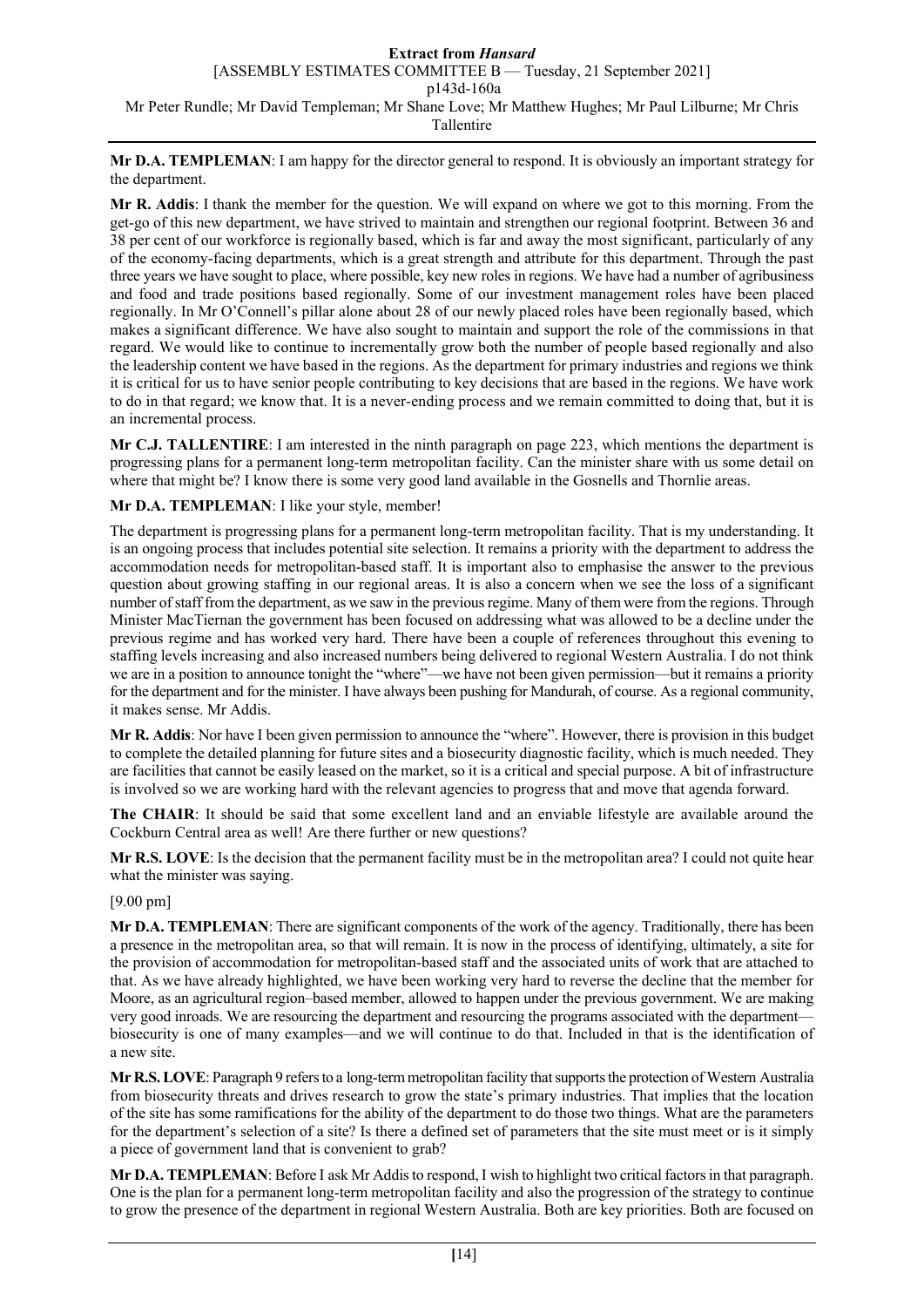ensuring that Western Australia's biosecurity response and other issues associated with the work of the department are resourced and addressed in the most effective manner. Again, these important plans build on this government's approach to restoring the resourcing and focusing on the importance of the agricultural sector in the economic story of Western Australia. The government is very proud of that. We came off a decline that the member's side of politics oversaw in its term of government over eight and a half years. We are restoring that. We are building resources and focusing. Matters regarding the site selection will have a range of criteria and parameters for consideration. Mr Addis may wish to make a brief comment.

**Mr R. Addis**: A couple of key parameters are relevant to the member's question. I start by pointing out that roughly two-thirds of the facilities are biosecurity diagnostics focused and, in particular for those functions, they need to be centrally located and close to the airport. It is unfortunately the case that most of our biosecurity finds occur in the metropolitan area. It is pretty important functionally for those diagnostic laboratories to be centrally located.

As far as the R&D functions go, there is a strong benefit to be had by being adjacent and connected to the universities, which are largely Perth based. That is an important parameter. Beyond that, we have a terrific network of regional based R&D research stations from the north of the state to the far south in Esperance. For instance, the Northam Grains Research Facilities is really hitting its straps. It is pretty much full now. It carries a heavy load. It is the case that the bulk of our labs-based agricultural R&D is already through that regional network of research stations. Having a component, modest as it may be, in that space that is metro and connects us to the universities is pretty strategically inbuilt.

**Mr R.S. LOVE**: The premise that Mr Addis just outlined would seem to me to suit Kensington. Why is the department not doing it there?

**Mr D.A. TEMPLEMAN**: I understand that a range of issues are associated with the Kensington site. That is why a process to determine a new site has been the course of action.

**Mr R.S. LOVE**: The actual upgrades to the laboratories at Kensington have commenced. Can the minister give me an indication of that progress and when that upgrade or program of development will be complete at Kensington?

**Mr D.A. TEMPLEMAN**: I am happy for Mr Addis to respond to that, in terms of the time line.

**Mr R. Addis**: There are largely two primary streams of work happening to make sure that we have functional facilities that support business continuity for the next few years. At Kensington, firstly, where possible, we are making good the existing facilities by doing some remediation to the roof to make it more waterproof, which is proving possible in all cases, and putting in some wall and floor treatments to make sure that they are fit for purpose and not subject to the same asbestos risks that we encountered last year. That is well advanced and almost complete. Also, about 1 000 square metres of temporary lab facilities are being installed. They are well out of the ground. I do not think we have started structural construction yet but the foundations and site works are well progressed. That will be ready to start the certification process, which takes several months, before it can be readily occupied and used before the onset of winter next year.

**Mr R.S. LOVE**: I turn briefly to a different matter—the Digital Farm program, on page 237. It is a telecommunications infrastructure program of sorts. It has been rolled out in several tranches. I see that the budgeted amounts in 2021 are way under the actuals. Anecdotally, I know of some delays—I am told 12 months around Dandaragan—in the implementation of that program. Can the minister give me an update on the rollout of the Digital Farm program, both the original one and rounds 2 and 3?

**Mr D.A. TEMPLEMAN**: I am happy to make a preliminary comment, and there may be some more additional information. The Digital Farm project is part of the agricultural telecommunications infrastructure fund, which aims to support the application and use of new technologies in regional areas to provide digital connectivity to farming regions. The ATIF will contribute to the productivity gains and industry sectors, such as agriculture and food processing, as well as professional services through grants and a subsidies budget of \$771 000, which has been allocated in 2021–22, with an additional \$809 000 in 2020–21 re-cashflow to 2021–22.

There are eight recipients of the Digital Farm grants program, delivering 20 projects through three rounds of funding. This will enable approximately 2 340 WA farming businesses across 110 square kilometres to use smart farming technologies, such as cloud-based data sharing and decision-making tools to improve productivity and outputs.

When completed, this Digital Farm grants program will cover approximately 55 per cent of the grain belt. It will include Kununurra, Carnarvon and parts of the south west. The status of round 2 of the Digital Farm project is that a grants subsidies budget of \$300 000 has been allocated for 2021–22, with an additional \$1.35 million re-cashflowed from 2020–21 to 2021–22. With regard to round 3 of the Digital Farm project, a grants subsidies budget of \$7 million has been allocated for 2021–22, and an additional \$3.25 million will be re-cashflowed from 2020–21 to 2022–23. I hope that gives the member an update on the status of those rounds and the fund more broadly.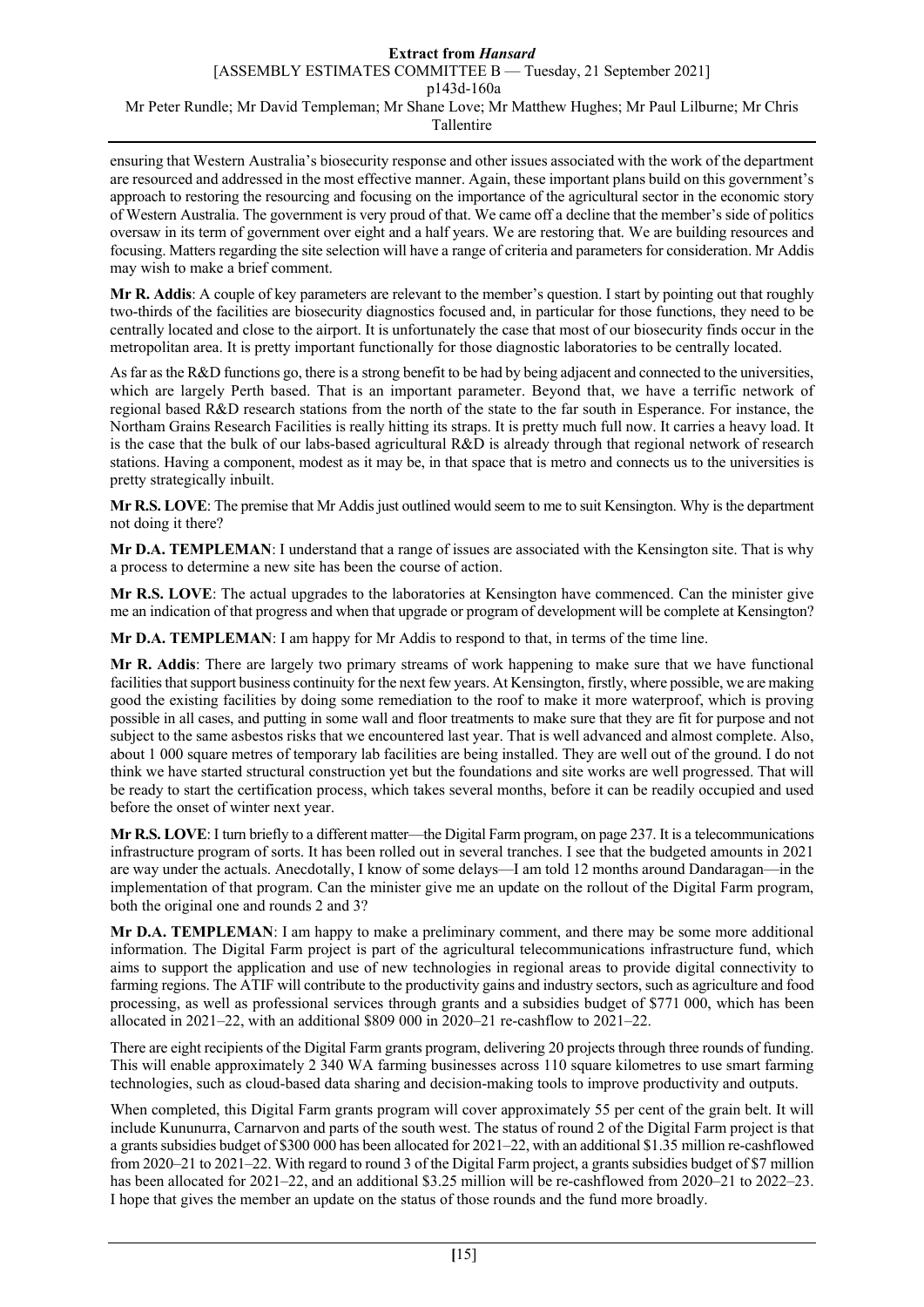# [9.10 pm]

**Mr R.S. LOVE**: I do not think it addresses whether the program is actually rolling out to schedule in the sense of those under-expenditures, if you like, between what was budgeted and what was actually spent, and whether there have been significant delays in rolling out the program.

**Mr D.A. TEMPLEMAN**: I am advised that there are no significant delays that we can report with the rollout. The commitment, though, is a very important one, and is significant in its budget allocation. I do not think there is any more to add to that.

**Mr R.S. LOVE**: Funding in round 3 of the Digital Farm project is \$7 million over two years, which is a substantial increase on what had been on offer before, in any particular year. There were smaller allocations. Has there been a change to the criteria for the selection of projects that may be funded under this program, or is a larger program envisaged or might a particular partner be selected?

**Mr D.A. TEMPLEMAN**: No; I am advised that there has been no significant or substantial change to the criteria or the process. I think the additional allocation of funding the member highlighted reflects the general success of the program since its inception. The continued rollout is very desirable, given the success of the first two rounds.

**Mr P.J. RUNDLE**: I refer to the third line item from the top of page 232, "Katanning Sheep Transition". Can the minister provide some more detail on this project?

**Mr D.A. TEMPLEMAN**: On the Katanning sheep transition?

### **Mr P.J. RUNDLE**: Yes.

**Mr D.A. TEMPLEMAN**: The Katanning sheep transition has a total commitment of \$1.5 million and focuses on the development of a central testing facility to increase opportunities for the Department of Primary Industries and Regional Development to attract national and international research funds for the measurement of feed intake and greenhouse gas emissions from sheep. Such a facility will also provide opportunities to collaborate with our state universities to research the merits of different feed types and environmental and genetic factors that can improve efficiencies for the Western Australian sheep industry. The project was originally budgeted at \$1.1 million in 2020–21 and \$400 000 in 2021–22. In terms of its current status, extensive groundworks and construction have already been completed, with a \$325 000 fit-out requiring carryover funding from the 2020–21 to 2021–22 budget. It seems that the Katanning sheep transition initiative is on target in terms of delivery.

**Mr P.J. RUNDLE**: I see that there is no further funding in the out years. The department is obviously expecting to have some important information or evaluation available by the end of this financial year.

**Mr D.A. TEMPLEMAN**: This is capital works—essentially, the construction of a shed-like structure. This particular line item is a capital investment.

**Mr R.S. LOVE**: I refer to the fourth paragraph under "Significant Issues Impacting the Agency" on page 223, which deals with initiatives to bring in labour and deal with the social and economic disruptions caused by the COVID-19 pandemic. It states, in part —

The Department is coordinating several initiatives in response to this challenge, including via the Seasonal Worker Programme, the Pacific Labour Scheme and the Regional Travel and Accommodation Support Scheme.

I am wondering what happened to the proposal to bring labour in through Bladin Village in the Northern Territory. Is that something the department looked at and worked on trying to bring to fruition when it was suggested by the federal government?

**Mr D.A. TEMPLEMAN**: I will ask Mr Addis to respond to that particular line of inquiry.

**Mr R. Addis**: Obviously, a lot of effort has gone into a range of measures to alleviate the workforce shortages that have resulted from the various border closures. Through the seasonal worker program, I think we are heading towards about 1 500 new workers into Western Australia, which has been very well received, as well as Work Out Yonder and similar incentive programs.

In terms of the reference to Bladin Village, the state government has been advocating that the commonwealth government look at opportunities to set up essentially dedicated quarantine facilities, starting with Christmas Island and other potential facilities. More recently, the commonwealth started to talk about the possibility of Bladin Village, which is a facility in the Northern Territory. It is controlled by the Northern Territory government more so than by the commonwealth government. I understand that the commonwealth government has been talking to the NT government, but from what we can perceive, it is not there yet in terms of achieving an agreed way to stand that up as a facility for this purpose. If that happens, either at Bladin Point or some other place around the country,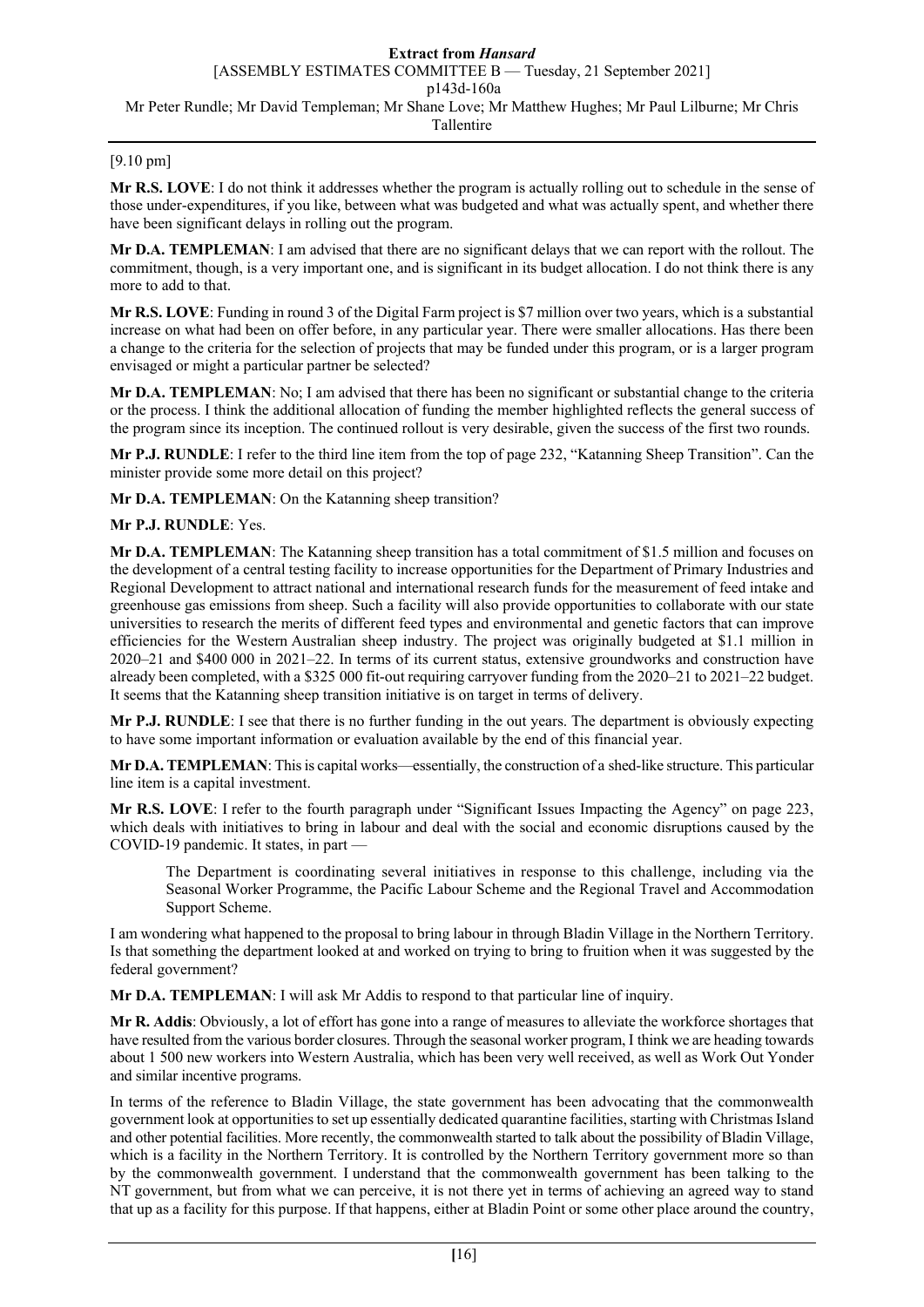we would be keen to collaborate and cooperate with whatever jurisdiction that happens in. If it happens in WA, that would be extra good. We are on the front foot with it, but it ultimately depends on the commonwealth government finding a way to actually get something going.

## [9.20 pm]

**Mr R.S. LOVE**: Minister, is it the case that the federal government never actually secured the use of that facility in the Northern Territory and was not in a position to enable the state to use it if it had wished to do so?

**Mr D.A. TEMPLEMAN**: I am advised that we have been unable to ultimately secure support from the Northern Territory government to progress such an initiative. One of the reasons for that from a Northern Territory perspective is the ultimate cost to the territory in providing that facility and the health and security resources that would be required to support such an initiative. I think it is important to note that this whole issue regarding workforce shortages and responses is one that has been of primary concern to the minister and the government. Mr Addis has highlighted a range of measures that have been progressed. It is true that as at 15 September, 1 459 Pacific Islanders entered WA under the Seasonal Worker Programme and Pacific labour scheme. Only as late as last week, on 16 September, 161 people arrived from Tonga as part of that Pacific labour scheme. Those workers have undertaken or are undertaking quarantine and were accepted over and above our international arrivals cap.

The other thing it is important to note is that some other more localised initiatives have been delivered, including short training courses for harvest workers through the Muresk Institute and some regional TAFEs. Two courses have been fully subscribed at Muresk and a third is filling fast. Efforts are being made also through the Work and Wander Out Yonder program. A new round of the regional travel and accommodation scheme commenced on 9 September, just over a week or so ago, with \$1 million in funding available to anyone who moves more than 100 kilometres to the regions to take up eligible primary industry roles. They do not all get \$1 million, by the way that is the total figure that is available. It includes successful applicants receiving an allowance of up to \$500 for travel and \$40 a night for accommodation for up to 12 weeks. There is a range of measures. The minister has been working particularly hard to try to address this challenge.

**Mr R.S. LOVE**: I have another question about Bladin Village. Were any costings drawn up or was there any examination of what it would cost? Was there any formal process whereby the Western Australian government or the department actually looked at what it would be and how that cost recovery could be shared? There was some talk that the industry might be willing to put in some money as well.

**Mr D.A. TEMPLEMAN**: The proposal in the Northern Territory is in the Northern Territory, and therefore the issues that are ultimately governed by the territory in terms of access to its land and to the proposal are problematic. Obviously, the department has done preliminary work over time on such facilities in Western Australia. However, the entity to which the member referred is in the Northern Territory, so the state of Western Australia cannot force the territory or any other state to provide a resource or service that it may not be interested in providing.

**Mr P.J. RUNDLE**: The minister was quoted on radio as saying that it would cost \$20 million. Our calculations were more like \$4 million or \$5 million. Regardless of what our calculations were, it indicates to me that the minister was working on some sort of draft proposal. Given she was quoting a figure of \$20 million, I am assuming some work was done by the department to draft up a plan with expenses for the state government.

**Mr D.A. TEMPLEMAN**: I am advised that, essentially, quotes were sought from private providers to stand up the facility, but the indicative quotes received to date vary in price. They range up to \$20 million for a four-to-six-week quarantine period. After negotiations regarding Bladin Village, which has been referred to, had commenced, we then became aware that the federal government had been working on its own proposal to use Bladin Village for economic cohorts. Essentially, we have to be realistic about the circumstance of getting a facility up and running at a cost that is, essentially, very high. We believe that, ultimately, it should be within the commonwealth's realm to stand up this facility. I think that reflects the accuracy of the minister's comments about the \$20 million figure.

**Mr P.J. RUNDLE**: As has been quoted, the grain crop is potentially worth \$7 billion. The commonwealth said it would provide that facility and it was up to the state government to draft a plan and put it together. I ask the minister whether he felt that, in proportion, getting that skilled labour across to take off our \$7 billion grain crop would be a good investment? With the minister quoting \$20 million, I would have thought there was a draft plan somewhere in the mixture and it was probably decided by other powers that it would not be suitable to go ahead with.

**Mr D.A. TEMPLEMAN**: I think we have to look at the history of this whole issue. We know that in July, the minister wrote to the commonwealth seeking the commonwealth's leadership in this whole matter. The Premier as well has indicated to the commonwealth that there are facilities such as those on Christmas Island, for example, that could be made available for provision of quarantine opportunities for workers who are required. Of course, it became very clear that the federal government was not going to entertain that; it was not going to look at its own federally owned facilities to assist in addressing this challenge. Because that became clear, the minister,